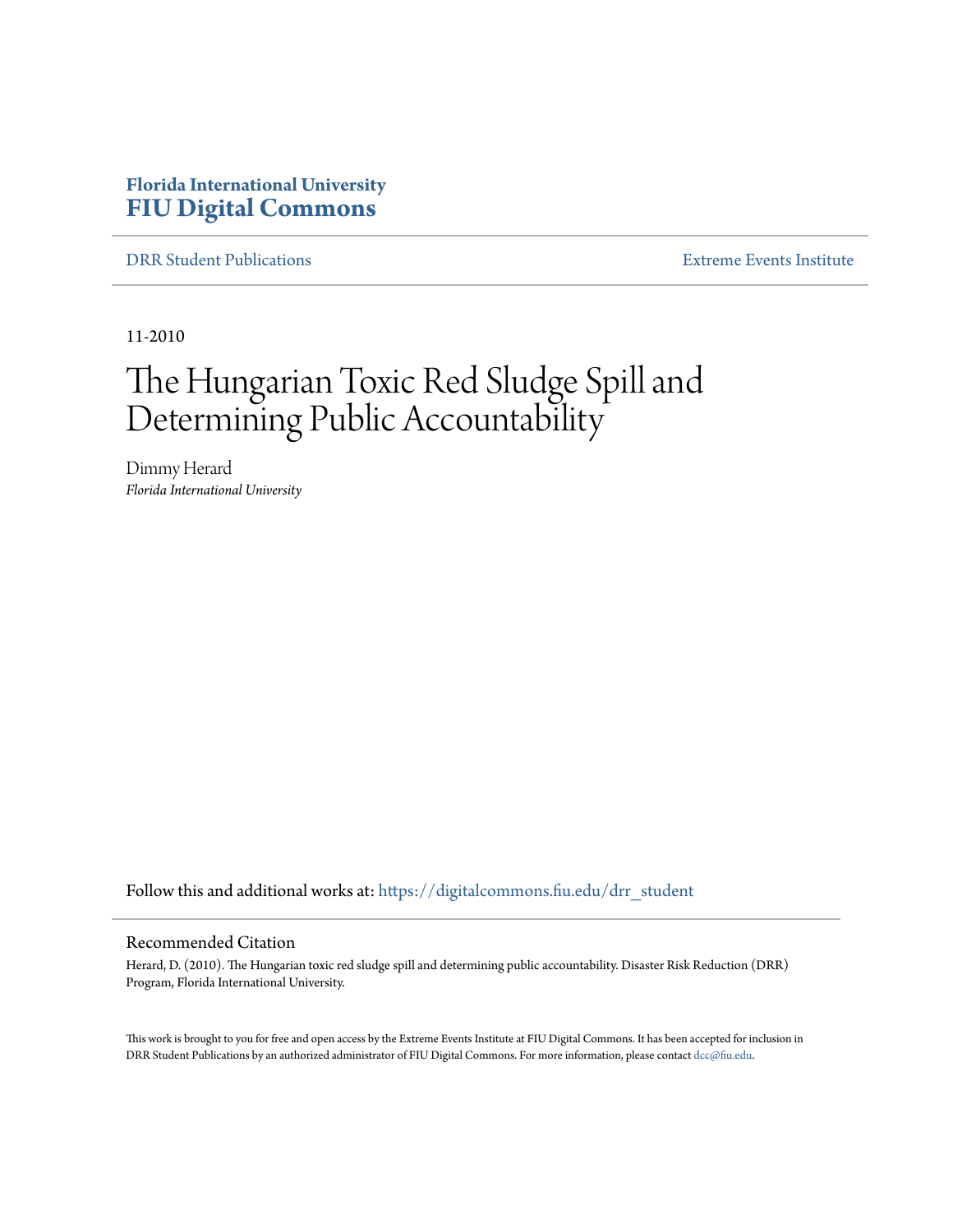## **The Hungarian Toxic Red Sludge Spill And Determining Public Accountability**

*Dimmy Herard* 

Disaster Risk Reduction Program Florida International University

November 2010

Submitted to: Dr. Richard S. Olson Dr. Juan Pablo Sarmiento Dr. Gabriela Hoberman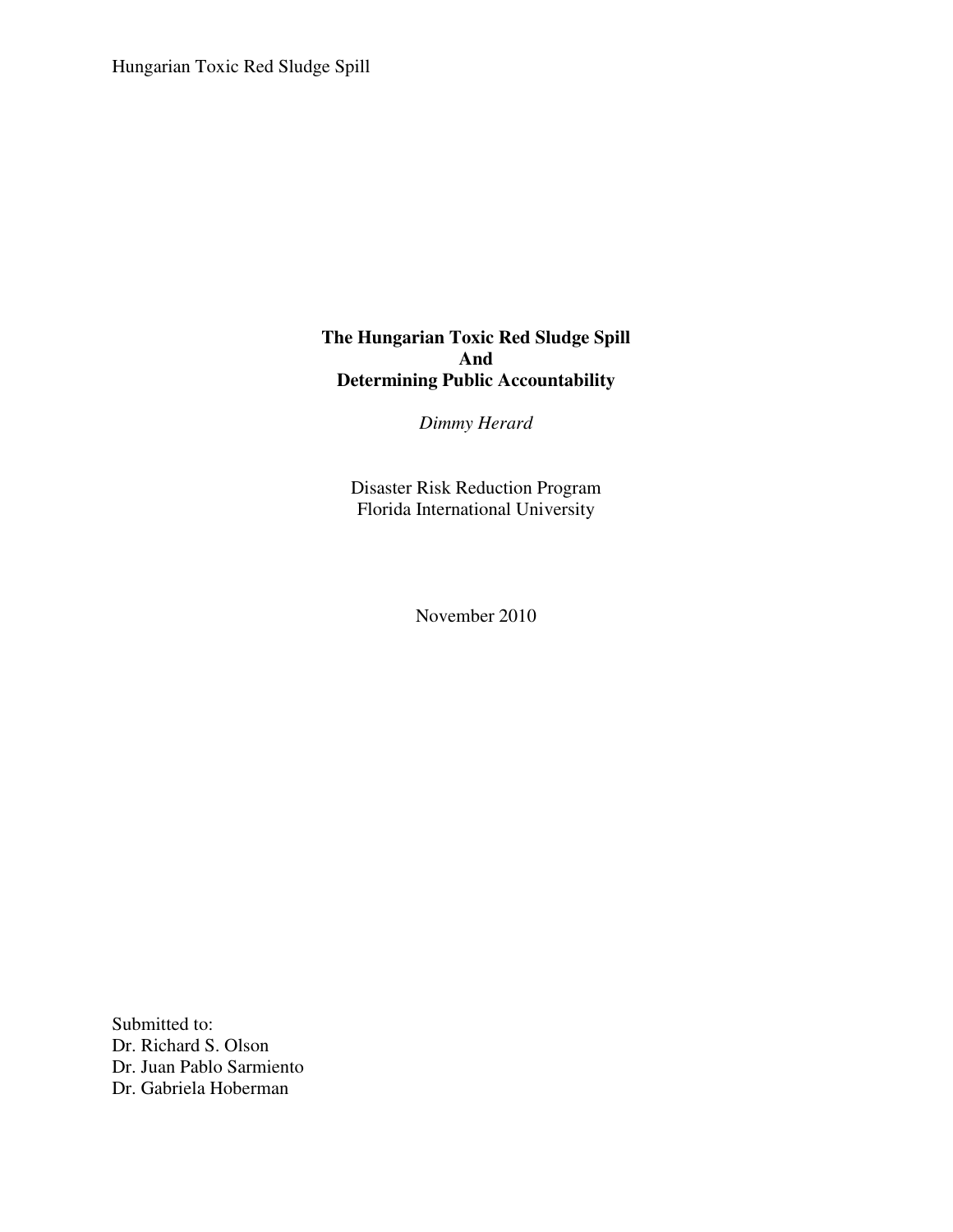## *Introduction: Hungary's Red Sludge Disaster*

On Monday October  $4<sup>th</sup>$  the walls of a reservoir containing waste product at the alumina plant *Ajkai Timfoldgyar Zrt* in western Hungary ruptured sending 700,000 cubic meters of toxic red sludge pouring onto the villages of Kolontár, Devecser and Somlóvásárhely, prompting the Hungarian government to declare a state of emergency. The spill covered about 40 square kilometers, killed 9, injured 120, and forced the government to evacuate over 400 people.<sup>1</sup> There were also broader fears that the chemicals from the red sludge would seep into the nearby streams and tributaries that run into the Danube, the second longest river in Europe, turning a local disaster into an international one as it flowed downstream towards Croatia, Serbia, Romania, Bulgaria, Ukraine and Moldova, before letting out into the Black Sea.<sup>2</sup> This disaster has prompted a number of questions regarding accountability in terms of the causes of the disaster as well as responses by relevant actors. This paper will provide a theoretical discussion of various forms of accountability, applying them to the recent industrial disaster in Hungary. It will evaluate the Hungarian government's actions along those guidelines, outlining its successes in managing the disaster itself, how the historical failures of previous governments to regulate industry mires the process of determining the current government's accountability in that regard, along with its missteps in the process of establishing criminal accountability for the disaster. The actions of the government are further juxtaposed to the multiple failures of the company responsible for maintaining the reservoir.

<sup>&</sup>lt;sup>1</sup> (2010, October 05). Hungary declares emergency after red sludge spill. *Reuters*.

 $2(2010, \text{October } 06)$ . Huge ammonia spill paints towns red as a state of emergency is declared in three counties. *Duna Televizio*.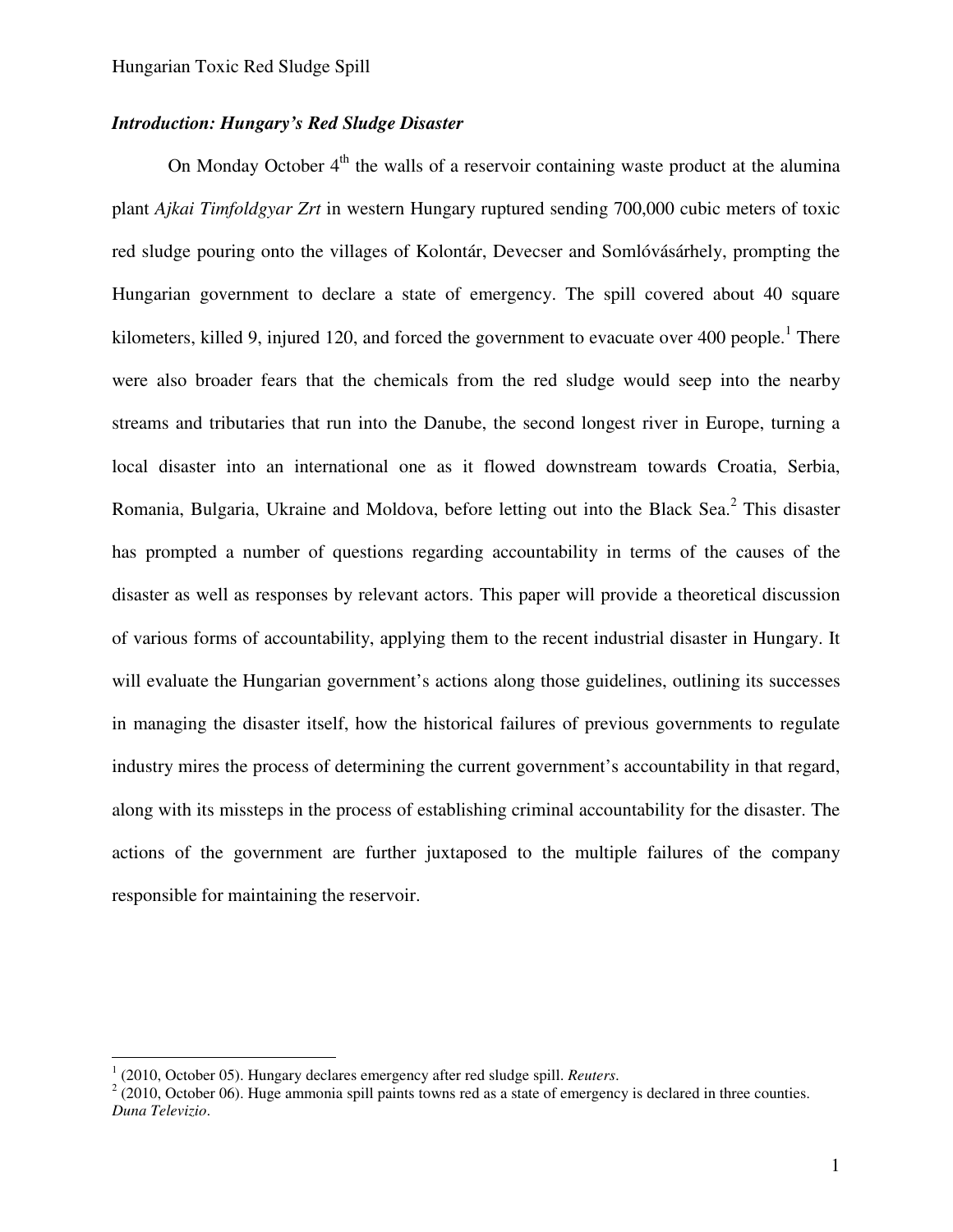## *Disaster as Competency Test*

Mark Bovens utilizes a conceptual framework that analyzes accountability in terms of the specific social relationship between an actor and a forum. An accountability relationship between actor and forum has three component parts. The first involves the *obligation* of the actor to explain and justify their conduct to a forum. The second entails the *process* of the actor providing information, answering questions, and giving explanations to justify their actions or inactions. In the third, the forum provides a *judgment* of the actor along with commensurate sanctions or rewards.<sup>3</sup>

One specific accountability relationship that becomes apparent in the case of the Hungary disaster is that which exists between the government and the public, what Bovens calls political accountability. While the principal (the citizenry) elects the agent (the government) to act on its behalf, the agent is in turn accountable to the principal for its actions. The government is the actor, and the people constitute the forum to which government is accountable, which then reserve the right to pass judgment. After judgment, the sanction or reward is often determined through the electoral process. "The mechanism of political accountability [thus] operates precisely in the opposite direction to the delegation of sovereignty."<sup>4</sup> Accountability to the people serves as a check on the power they entrust to government, reaffirming the people's sovereignty over government. In an adaptation of Bovens' conceptual framework applied to disaster risk reduction (DRR) within the Latin American and Caribbean context, Olson et al. delve into the relationship between disasters and government accountability. First and foremost, emphasis should be placed on their assertion that disasters are a result of the intersection of hazard events such as earthquakes and hurricanes, or toxic red sludge spills in this case, and the

 $3$  Bovens, 2006, pp. 9-10.

 $4$  Bovens, 2006, p. 16.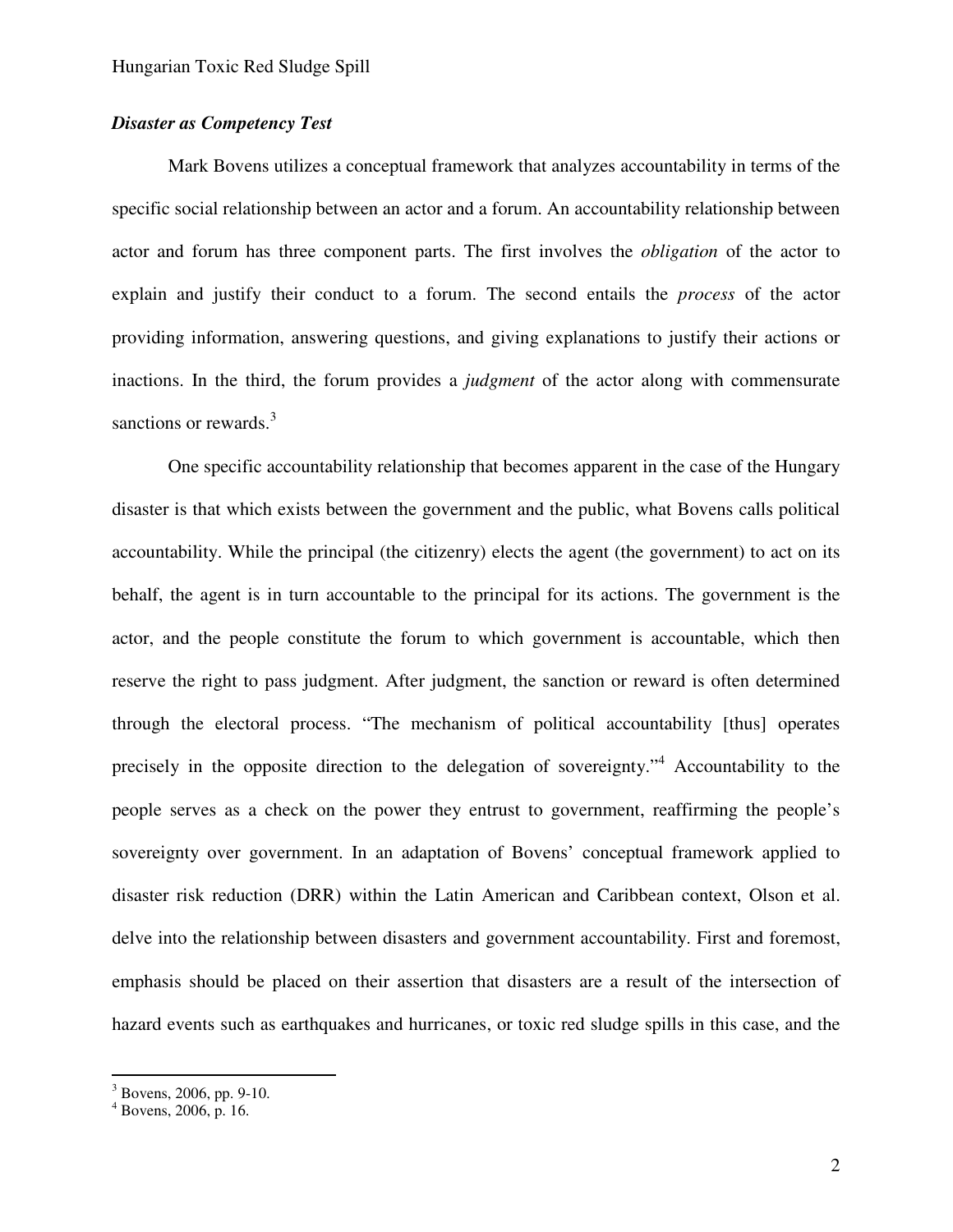vulnerabilities to them that exist in the particular communities they affect. DRR is thus the process of reducing vulnerability to hazard events in human communities. Therefore, when disasters happen, questions regarding the failure of government to reduce vulnerability inevitably surface.<sup>5</sup>

Farazmand contends that accountability is particularly critical when it comes to managing crisis. Governments are not only expected to take steps to prevent disasters, but when they do occur, they must act urgently to save lives and property, assuring the security of their citizens. Government management of an emergency therefore becomes a test of its general competency. Today this test is of even greater significance as legitimacy and securing the people's trust has become the centerpiece of modern representative democracy. The failure of administrations to respond effectively to disaster situations often leads to a withdrawal of public support and inevitably removal from power.<sup>6</sup> Public accountability promotes the acceptance of government authority, enhancing government legitimacy by allowing them to explain and justify their actions to the public, with the public maintaining its right to ask questions and state opinions.<sup>7</sup>

An important component of a government's management of a disaster is its ability to communicate effectively. Governments are held accountable for their success or failure in communicating because this often plays a fundamental role in determining their ability to mitigate the amount of hardship faced by their citizens during disaster. Not only must government be able to communicate well amongst its various appendages, but also, the people must be kept informed of developments related to the disaster so that they can know that government is acting as it was elected to. Effective communication by the government is also needed so the population can take whatever necessary actions are expected of them to ensure

<sup>&</sup>lt;sup>5</sup> Olson et al., 2011, pp. 62-63.

<sup>6</sup> Farazmand, 2007, p. 149.

 $7$  Bovens, 2006, p. 27.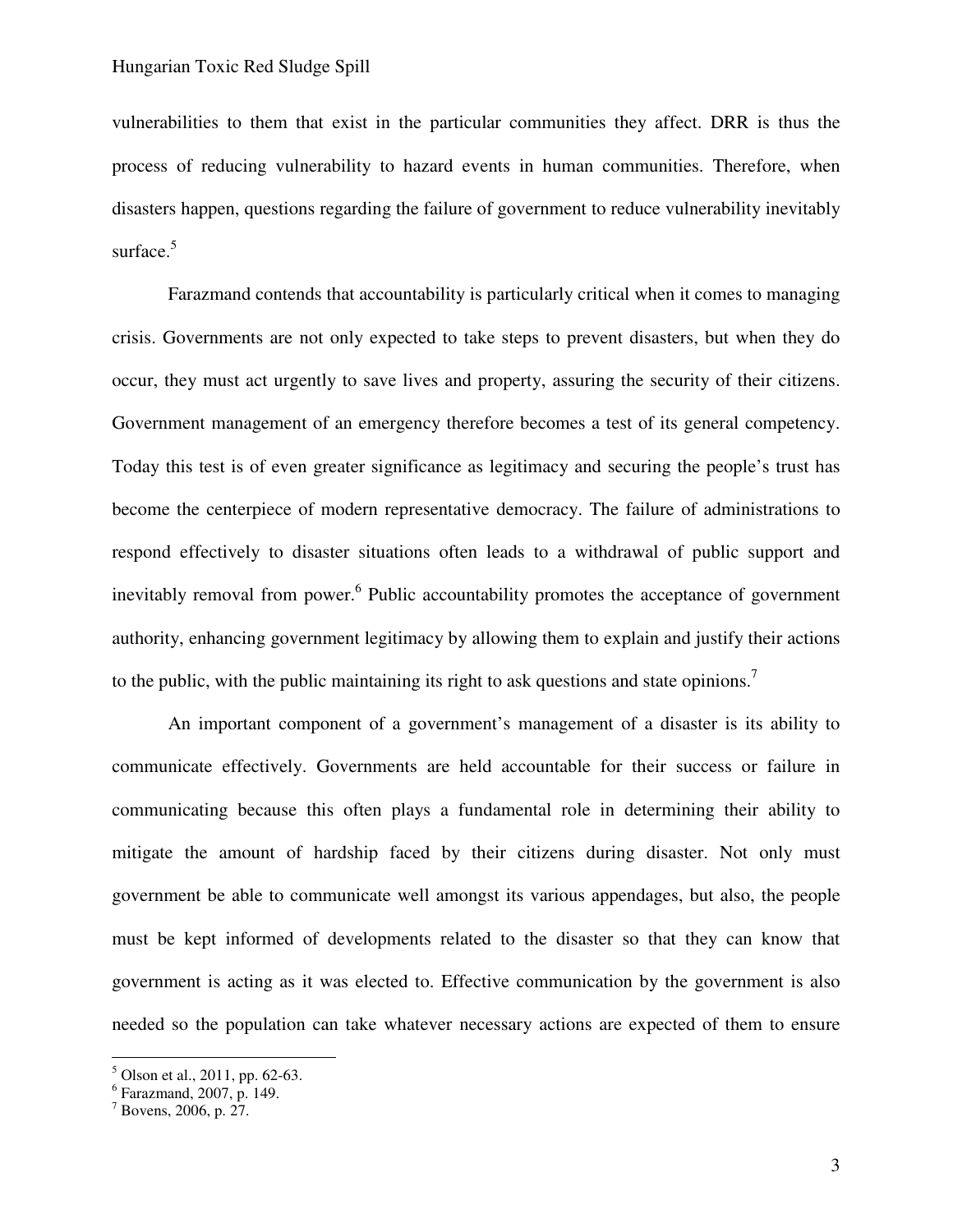their safety. Governments are judged in terms of their agency, the extent to which they are proactive in crisis communication, and the degree to which their actions are transparent to the public. The government thus becomes a source of stability in the midst of crisis. According to Garnett and Kouzmin, the Bush administration's response during Hurricane Katrina is a poignant example of the role that government communication plays in protecting the public from disaster. They believe that the immense suffering endured during and after Katrina was as much a product of multiple communication disasters as it was a result of the natural disaster itself. Communication failures prevented both the recognition that a crisis was emerging, as well as hampering the response to the devastation left in the wake of the hurricane.<sup>8</sup> Olson et al. note a similar communications failure during the tsunami event caused by the 27 February 2010 magnitude 8.8 Chilean earthquake. As communication broke down between the Chilean Navy's Hydrographic and Oceanographic Service (SHOA) and the Ministry of the Interior's Office of National Emergencies (ONEMI), the country's tsunami warning system was cancelled only an hour after the major earthquake struck just of its coast, leaving many of Chile's small coastal towns in the dark about the threat facing them.<sup>9</sup> With 350 people dead in the town of Constitución alone,  $^{10}$  the public cried out for answers.  $^{11}$ 

#### *Hungary's Government Responds to Crisis Test*

From the very beginning the Hungarian government's actions depict an understanding of its formal responsibility to act urgently, as well as its informal obligation to keep the public informed. The fact that only 9 people were fatally wounded in such a massive industrial disaster

<sup>&</sup>lt;sup>8</sup> Garnett and Kouzmin, 2007, p. 171-172.

 $9^9$  Olson et al., 2011, p. 65.

<sup>10</sup> Padgett, T. (2010, March 01). Chile: prepared for the quake but not the tsunami. *Time.*

<sup>11</sup> (2010, March 06). Chile sacks oceanography chief over failure to issue tsunami warnings. *The Telegraph*.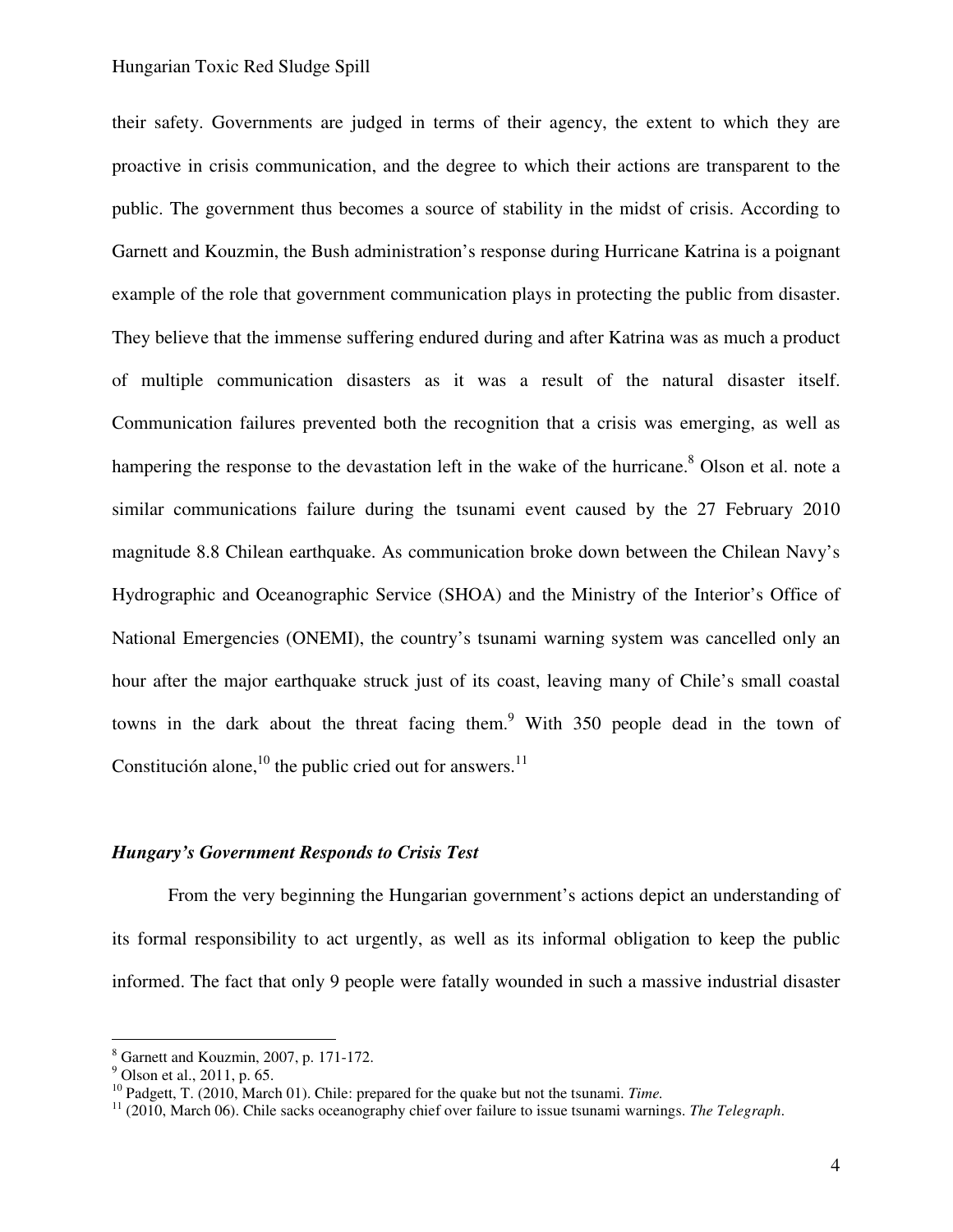speaks volumes to the level of coordination by the various responding agencies. Nowhere in the media were there major criticisms of the government regarding its immediate actions. The National Ambulance Service had 23 units on the ground and 4 helicopters assisting in the search and rescue operation. That very evening, it treated 116 of the injured, while the more seriously wounded were airlifted to hospitals in the capital, Budapest. Early the next day, the Budapest Public Area Maintenance Company sent five tanker trucks of drinking water to the area to meet the needs of the population since their water supply had been contaminated by the red sludge.<sup>12</sup> The disaster also displayed the functioning of the country's disaster warning system. Immediately that afternoon the highest alert level was established, warning communities along nearby creeks and rivers most susceptible to contamination. As it became evident that the spill placed the Danube at risk, the government extended a warning to countries along the major river using the AEWS/PIAC alert system of the Danube Protection Convention.<sup>13</sup>

Also impressive on the part of the Hungarian government was its immediate attempts to stop the red sludge from contaminating the Danube River, one of the largest rivers in continental Europe. Instantly following the spill, disaster management experts began applying various chemical treatments to the tributary that flowed into the Danube to neutralize the alkalinity of the sludge, while also using techniques to slow its flow in order to recover the heavy metals being transported down-stream.<sup>14</sup> According to the Executive Secretary of the International Commission for the Protection of the Danube River (ICPDR), the disaster is likely to have only minor international consequences, because the measures taken in Hungary seemed successful in

<sup>&</sup>lt;sup>12</sup> (2010, October 5). Sludge flood—Four dead include children. Retrieved from http://redsludge.bm.hu/?paged=9. 5:26 pm.

 $13$  (2010, October 7). Information on the accidental pollution and related mitigation measures of the 'red mud spill at Ajka.' Retrieved from http://redsludge.bm.hu/?paged=9.

 $14^{14}$  (2010, October 7). Information on the state of the rivers in Hungary. Retrieved from http://redsludge.bm.hu/?p=21#more-21.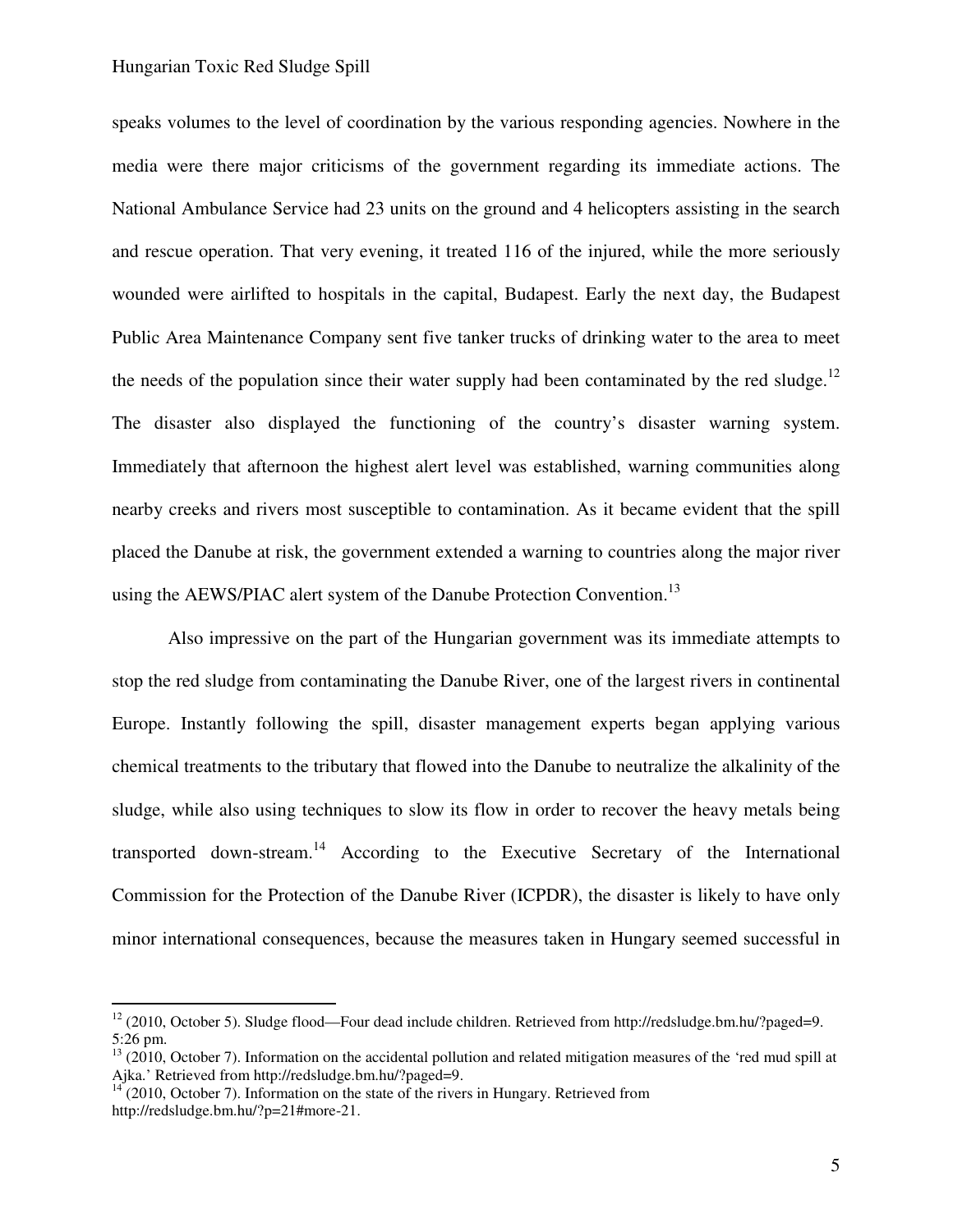lowering the sludge's pH level and slowing its spread. In 1998 the countries along the Danube founded the ICPDR to protect it from such environmental cataclysms. In this instance, Hungary successfully carried out its obligation to alert the other countries along the river, thus validating the effectiveness of the regional early warning system.<sup>15</sup> Beyond this action, the Hungarian government also placed heavy emphasis on monitoring the water supplies of cities not in the immediate vicinity of the disaster, ensuring that they remained unpolluted, and thus safe to drink.

Of particular significance were steps taken by the government to examine the reservoir after the initial breach to determine whether or not a threat still persisted. The Hungarian Minister for the Environment, Zoltán Illés, after discovering that a total collapse of the reservoir was not out of the realm of possibilities, shifted the government's efforts away from securing the earlier breach towards building a dike around the reservoir to contain the rest of the toxic sludge should the walls completely fail.<sup>16</sup> About 800 residents remaining in the nearest town, Kolontar, were immediately evacuated once the new threat became apparent, while 300 soldiers, 130 police vehicles and four trains were on standby in case 6,000 more residents nearby also became endangered.<sup>17</sup>

Not only was the government's immediate physical response to the disaster quite successful, its communications to the public as the disaster unfolded was also of very high quality. It was particularly successful in what Garnett and Kousmin call communication as interpersonal influence. "The interpersonal dynamics of presidents, governors, mayors, chief executive officers, their top advisors, and other actors involved in the crisis," have become increasingly critical in how government's are evaluated by the public. Government leadership

 $15$  (2010 October 7). Information on the state of the rivers in Hungary. Retrieved from http://redsludge.bm.hu/?p=21#more-21.

<sup>16</sup> (2010 October 11). The reservoir at Kolontár cannot be saved. *Duna Televizio*.

<sup>&</sup>lt;sup>17</sup> Bilefsky, D. (2010 October 10). Fears of more red sludge in Hungary. *The New York Times*.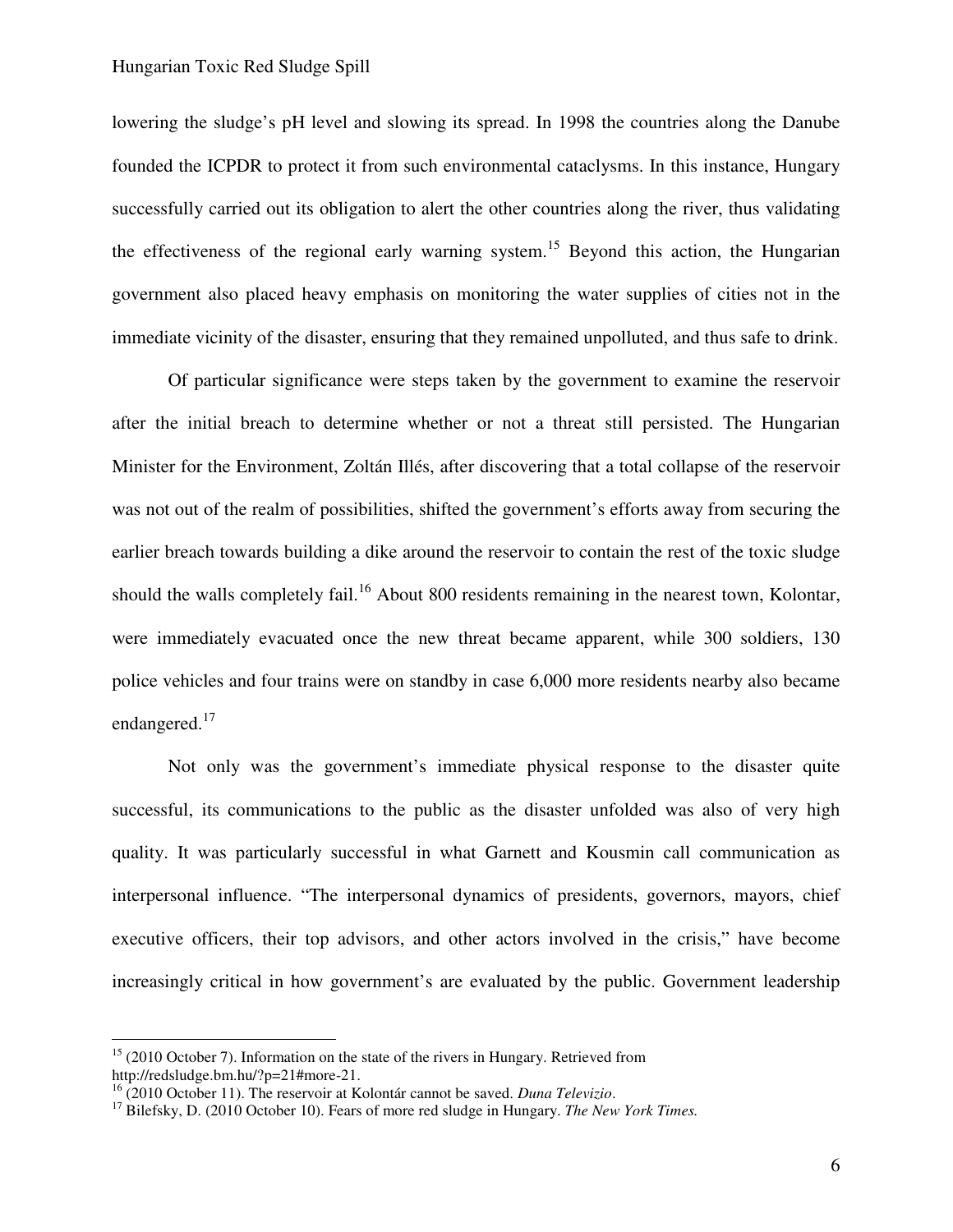must engage in face-to-face interpersonal communications either at the scene of the disaster or in an operations center, to display to the public that it is directing action and setting the tone for management of the crisis.<sup>18</sup> The very evening of the spill, Prime Minister Viktor Orbán sent Interior Minister Sándor Pintér to direct immediate disaster relief efforts.<sup>19</sup> On the morning of October 5<sup>th</sup>, a Governmental Coordination Committee meeting was held to decide on the immediate reconstruction of the breached reservoir wall, clean up of the red sludge covering the three towns, and treatment of rivers that had been contaminated.<sup>20</sup>

Afterwards, top government officials were dispatched to the area to show the governments concern and dedication to managing the disaster and insuring the public safety. Minister for the Environment, Zoltán Illés, was the first to arrive on the scene to assess the extent of the disaster and to coordinate efforts to stop the red sludge from seeping into the water table and eventually reaching the Danube.<sup>21</sup> A day later, Prime Minister Orbán walked around the devastated area, spoke with residents, and met with experts assessing the situation, after which he gave a press conference to discuss what the government was doing to clean up the environmental devastation, help the people affected, and determine the causes of the disaster. $^{22}$ The Hungarian government also established the website redsludge.bm.hu to update the public on the situation and how it was handling it.<sup>23</sup> The Junior Minister of Government Communication provided continuous reports on the preventive and restorative measures being taken by the government and its various organs, along with the condition of the rivers that were being

<sup>18</sup> Garnett and Kouzmin, 2007, p. 172-173.

<sup>19</sup> (2010, October 11). "Homes, lives ruined by toxic spill." *The Budapest Times*.

 $20$  (2010, October 7). Information on the accidental pollution and related mitigation measures of the 'red mud spill at Ajka.' Retrieved from http://redsludge.bm.hu/?paged=9.

<sup>&</sup>lt;sup>21</sup> (2010, October 06). Huge ammonia spill paints two towns red as a state of emergency is declared in three counties*. Duna Televizio*.

<sup>22</sup> (2010, October 07). Viktor Orbán visits Kolontár and Devecser to meet with locals. *Duna Televizio*.

<sup>23</sup> (2010, October 12). Redsludge dot com. *The Budapest Times.*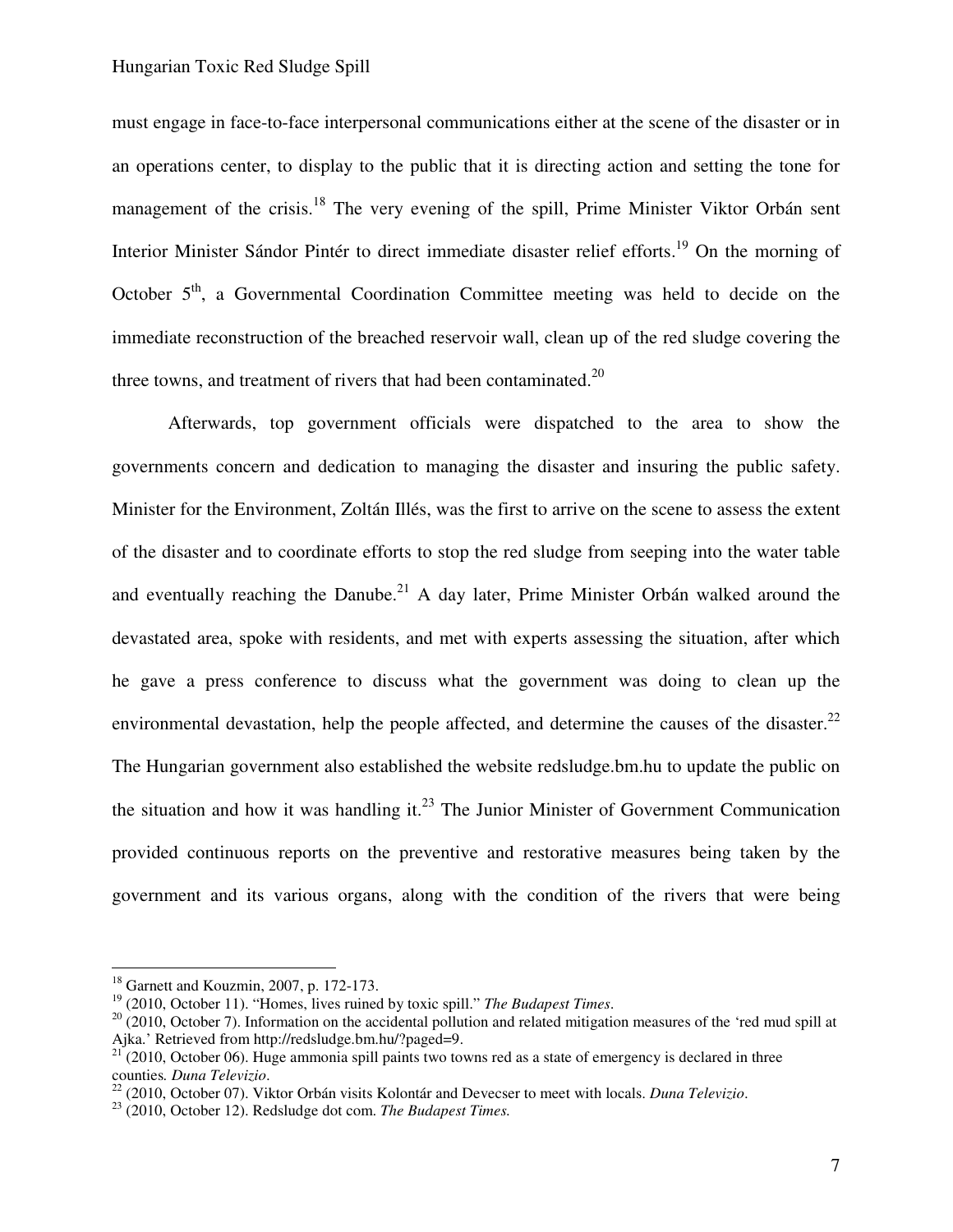contaminated.<sup>24</sup> This transparency serves as an important prerequisite for Bovens' notion of public accountability, which places emphasis on the accessibility to the general public of information regarding the actor's conduct.<sup>25</sup> According to a New York Times article, Prime Minister Orbán's swift measures to take command over the crisis situation established the government as a Hungarian protector in the eyes of the public, forging greater national unity, and giving his government a needed uplift during a time of economic travail.<sup>26</sup>

#### *Failures in Government Oversight*

Perhaps where the government had its biggest failings was in not immediately knowing the properties of the red sludge. Initially the Hungarian Academy of Sciences made a public statement declaring that the waste product was nontoxic, but this was quickly proven wrong by succeeding events.<sup>27</sup> According to Greenpeace, the toxin levels of the sludge were much higher than the government initially reported to the public, containing twenty-five times the level of arsenic allowed, along with high levels of mercury and chrome.<sup>28</sup> To the media, this displayed a reprehensible lack of government oversight prior to the disaster. The government was expected to know what kinds of harmful chemicals were being stored within the country's borders, and how to neutralize them if they should ever become a threat to the public safety. This gap in government knowledge had some particularly negative consequences for the response effort. During the rescue, 8 firefighters, 1 soldier, and 8 police officers suffered serious injuries, with a

 $^{24}$  (2010, October 7). Report for the international press. Retrieved from http://redsludge.bm.hu/?paged=9.

 $25$  Bovens, 2006, p. 13.

<sup>26</sup> Bilefsky, D. (2010, October 11). Hungary arrests official, citing role in red sludge. *The New York Times.*

<sup>27</sup> Dragoman, G. (2010, October 16). Seeing red in Hungary. *The New York Times.* 

<sup>28</sup> (2010, October 8). A deadly deluge. *The Economist*.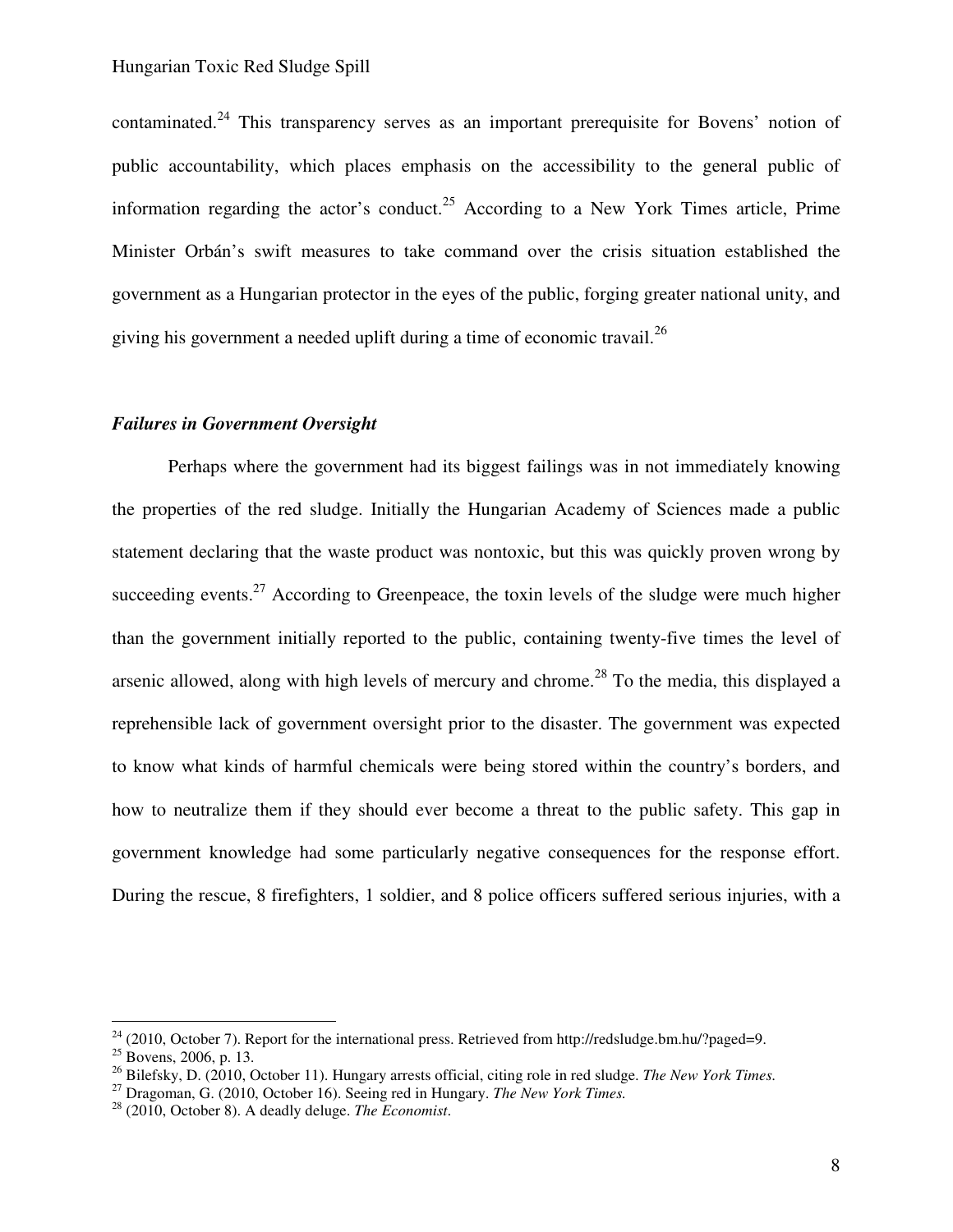number hospitalized as a result of working in sludge they believed to be relatively harmless.<sup>29</sup> This is conceivably a failure in what Bovens' terms administrative accountability. It was the responsibility of various government agencies and inspectors to determine what was being stored in the reservoir as well as the overall safety of the structure. Hungary likely placed more emphasis on establishing a strong disaster warning and response system, but did not invest appropriately in undertaking preventive measures.

For some scholars, industrial disasters must be analyzed through the lens of human rights. Morehouse believes that people have the right to know about the industrial hazards that pose a threat to their lives, and to participate in decisions concerning how these hazards are managed.<sup>30</sup> Perhaps it can be argued that it is the role of elected government to represent the interests of the people by ensuring that they are not exposed to the dangers of industrial hazards. The Hungarian government seems particularly accountable considering that there had been numerous warnings regarding the threat of the toxic sludge. The Clean Air Group (Levegõ Munkacsaport), an environmental organization, contends that it had warned the government for ten years that there were significant risks associated not only with the Ajka plant but also other storage reservoirs around the country. The reservoir that held the caustic waste was on the ICPDR's 2006 watch list of over 150 industrial sites that were at risk for accidents that could contaminate the Danube.<sup>31</sup> More importantly, residents had long observed that the reservoir had surpassed its capacity, and complained about eminent disaster.<sup>32</sup> It was not until after the disaster that the government began examining other factories in the area to ensure that a similar disaster was not on the horizon.<sup>33</sup>

 $29$  (2010, October 6). Disaster management situation, action taken, resources. Retrieved from http://redsludge.bm.hu/?paged=9. Also Dragoman, G. (2010, October 16). Seeing red in Hungary. *The New York Times.* 

<sup>30</sup> Morehouse, 1987, p. 23.

<sup>31</sup> Rosenthal, E. (2010, October 7). Site in Hungary was listed as risky. *The New York Times.*

<sup>32</sup> (2010, October 11). Homes, lives ruined by toxic spill. *The Budapest Times*.

<sup>33</sup> (2010, October 12). Kolontár dike completed, engineers to check it today. *Duna Televizio*.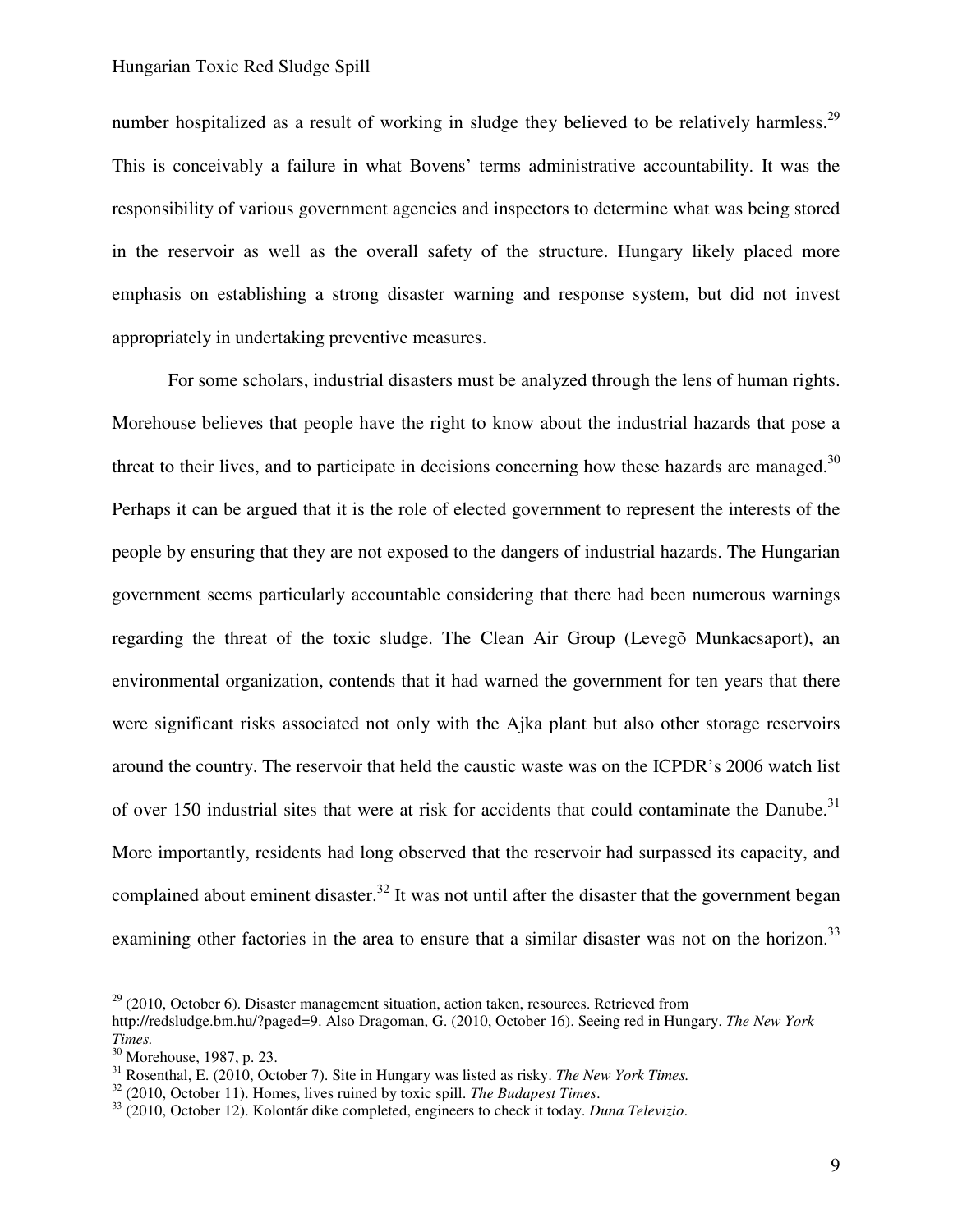For journalist Gyorgy Dragoman, the disaster will likely lead to a reassessment of Hungary's decades-long practice of storing toxic industrial waste throughout the country, and thus a political debate about why Hungarians once accepted such threats to their lives and their environment.<sup>34</sup>

Herein lies a fundamental problem in assigning administrative and political accountability for this disaster to the current government in power. Vikor Orbán's center-right Fidesz party came to power in April of this year, ousting the Hungarian Socialist Party, the *Magyar Szocialista Párt* (MSZP), that ruled the country over the past eight years.<sup>35</sup> Many have analyzed the Hungarian red sludge disaster within the context of a broader historical trajectory affecting much of Eastern Europe. They believe that accidents are lurking on the horizon throughout the region. In fact, on January  $30<sup>th</sup> 2000$ , an event similar to the red sludge disaster in Hungary occurred in Romania. About 100,000 cubic meters of waste water containing cyanide gushed out of a gold mine reservoir in the northwestern part of the country into tributaries of the Tisza, another major Central European river, threatening lives and environment all along the river's route. A 2007 ICPDR study pinpointed 97 toxic industrial sites that had major contamination issues, with Hungary topping the list with 32 sites, Romania with 25, and Slovakia with 18<sup>36</sup> This is partly a legacy of Soviet-era development policy.

Peter J. Hill documents the high-level of ecological devastation and deteriorating human health found once the Iron Curtain was lifted from over the region, bringing a number of startling facts to light. Children in parts of Poland were found to have five times more lead in their blood than their cohorts in Western Europe. In former East Germany, nearly 60% of the population was

<u>.</u>

<sup>34</sup> Dragoman, G. (2010, October 16). Seeing red in Hungary. *The New York Times.*

<sup>35</sup> Bilefsky, D. (2010, April 25). Socialists in Hungary are ousted in elections. *The New York Times.*

<sup>36</sup> Bilefsky, D. (2010, October 13). Besides Hungarian sludge, potential troubles lurk. *The New York Times.* Also Kanthak, J. (2000, April 12). The Baia Mare gold mine cyanide spill: causes, impacts and liability. *Greenpeace International*. Retrieved from: http://www.reliefweb.int/rw/rwb.nsf/db900SID/ACOS-64CNGF?OpenDocument.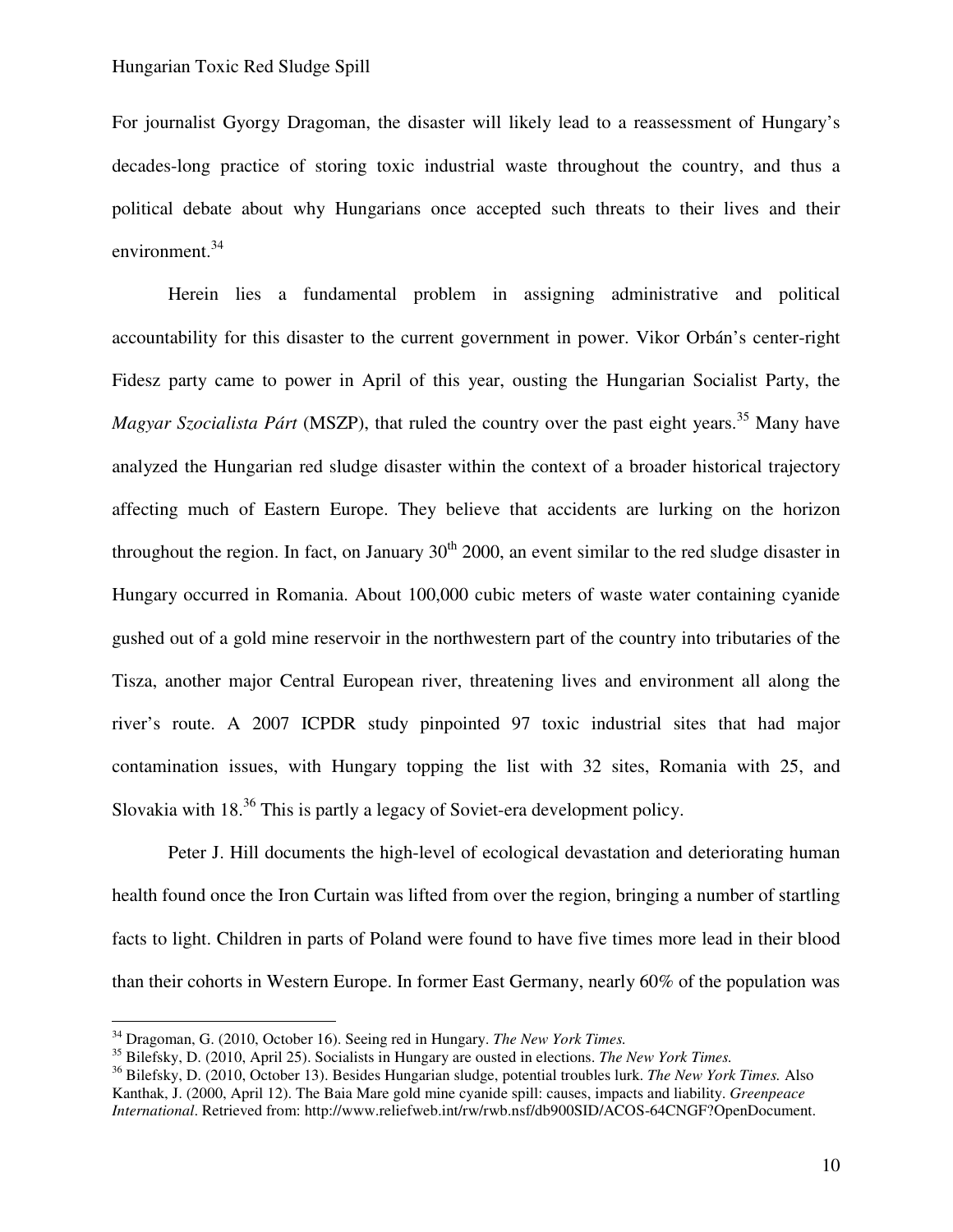maligned by respiratory ailments, with 4 out of 5 children in one particular city developing chronic bronchitis by seven years of age. Hill goes further to expose the destruction of two major Lakes as a result of Soviet planning. In 1957, the decision was made to locate paper mills on the shores of Lake Baikal in Russia due to its proximity to forests and the availability of large quantities of water it provided. Inevitably, the wastewater emanating from the pulp factories was discharged directly into the lake, contaminating a 23-mile area. The destruction of the Aral Sea is also instructive. Diversion of massive quantities of water from two rivers that fed the lake for irrigation projects to help the Soviet Union become self-sufficient in cotton production has led to its rapid reduction in size. Once larger than all but one of the Great Lakes, from 1960 to 1990 the area of the Aral Sea diminished 40% and its volume  $66\%$ .<sup>37</sup>

This level of environmental degradation and human suffering was the result of a particular ideology that treated the socialist state as infallible. The legitimacy of the state was based on its claims of technical capacity and ability to provide and protect its people rather than on its accountability to them. In fact, official discourses often depicted society as an extended family, with the state playing a parental role over its citizen-children. In terms of the environment, "the 'party-liner' view, advocated by Party officials during the socialist era, viewed environmental problems as a problem of private greed and short-sightedness to be corrected by state ownership and central planning.<sup>38</sup> The people were not participants in the planning process, and thus did not have the right to know what the state was doing to the environment in the name of development. Often the actions of state-run corporations and communist governments were clouded by institutional opacity and bureaucratic closure. Essentially the

<sup>&</sup>lt;sup>37</sup> Hill, P.J. 1992, pp. 321-322.

<sup>38</sup> Harper, 2001, p. 119.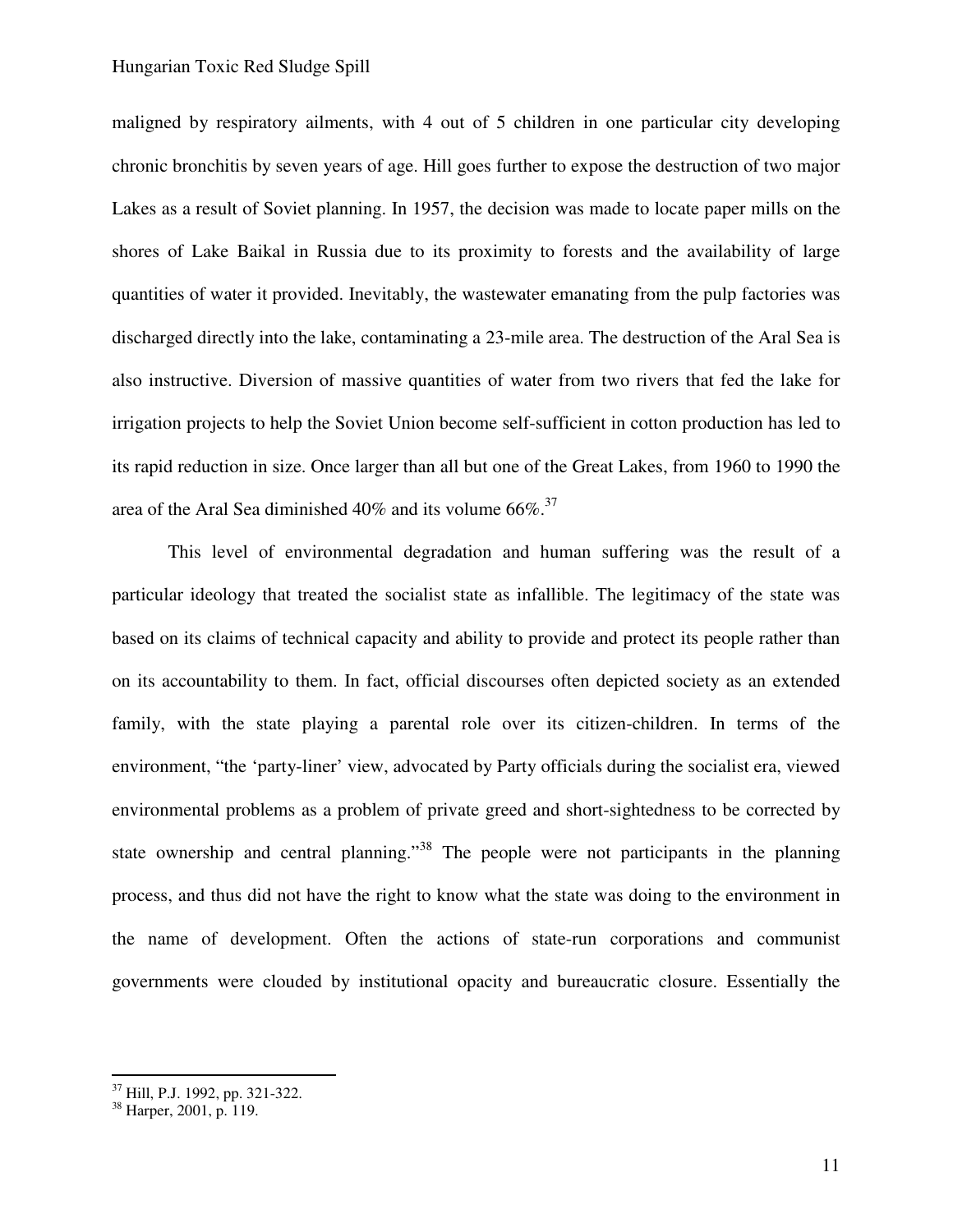accountability frameworks that operate as checks on state power in democratic societies were virtually nonexistent throughout Eastern Europe and the Soviet Union.<sup>39</sup>

Besides communist state policies, the movement towards free market capitalism in the 1990s throughout the region shares blame for the lax regulation of industrial practices. For many people in Central Europe, the transition to a new political and economic reality was a negotiated process that largely excluded them.<sup>40</sup> This seemed to be the case particularly with environmental regulation of business. Many environmentalists throughout the region began speaking of 'wild capitalism' and 'eco-colonialism,' referring to feelings that the recent political changes had opened the area to the importation of technologies in the name of development that had been rejected in the West as detrimental to both environmental and human safety. The general lack of environmental regulations, legislation, or public awareness of environmental issues meant the region was ripe for western European companies, multinational corporations, and domestic entrepreneurs to make profits. After 1989, any efforts by the state to regulate market forces were criticized as remnants of the previous totalitarian system. "If state socialism was mostly characterized by power through the incalculable, professionally ungrounded, and politically unchecked decisions of the state, the present is characterized by…power through the 'nondecisions' of a fragmented state held in check by the private sector."<sup>41</sup> Hungary became simply one case of this new status quo. Again, profit making became ascendant over accountability to the public where state-planning once had been.

The recent landslide victory of Orbán's Fidesz party was a result of the failures of the Hungarian Socialist Party's numerous neoliberal economic reforms, its general obsequious

<sup>39</sup> Harper, 2001, p. 119-120.

<sup>40</sup> Smith, C.S. (2006, November 1). Memo from Hungary; from velvet to fringe in post-Soviet Central Europe. *The New York Times.*

 $41$  Harper, 2005, pp. 229-230.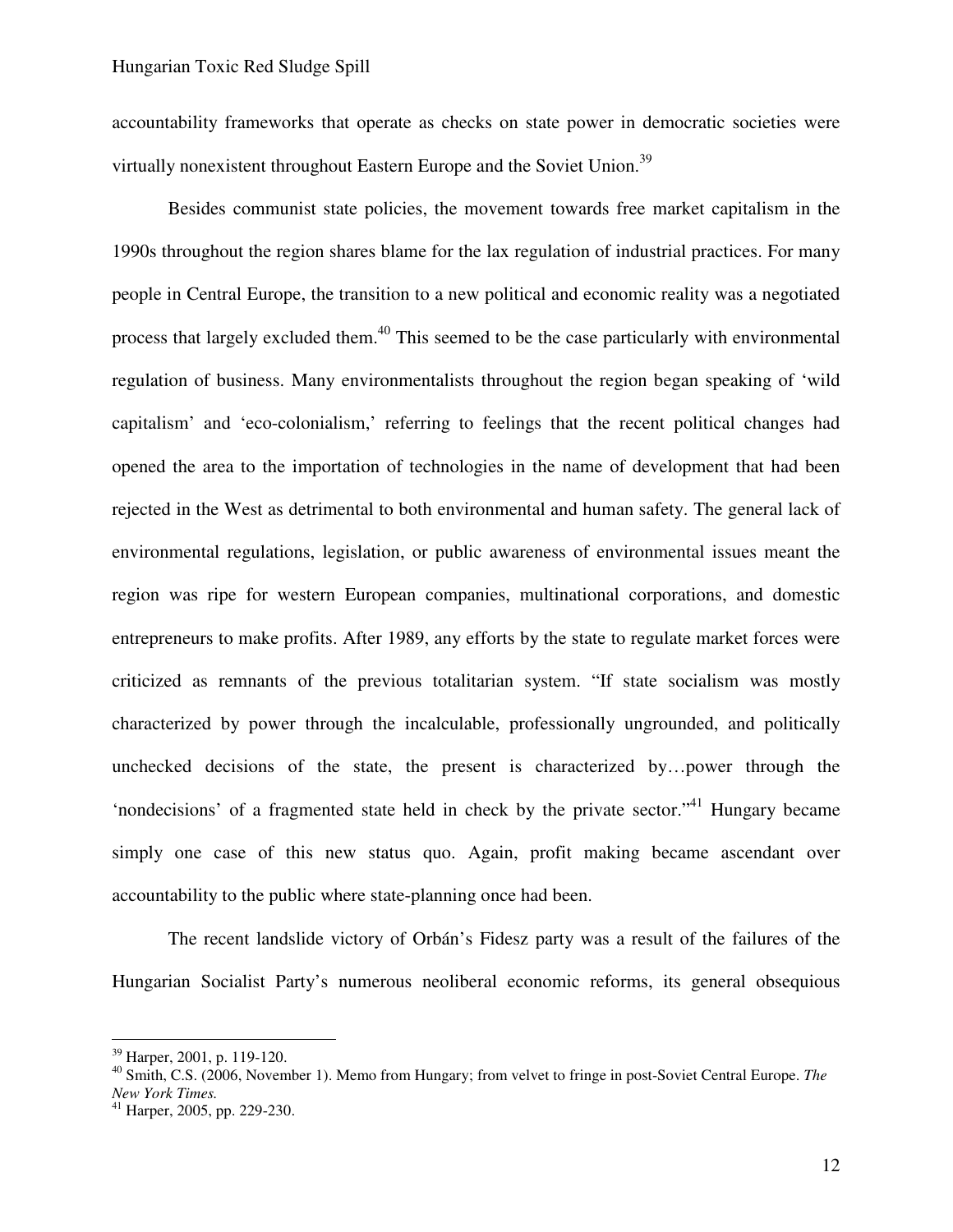orientation towards corporate interests, and numerous corruption scandals surrounding former Prime Minister Ferenc Gyurcsány's government over the past eight years.<sup>42</sup> Interestingly enough, the *Magyar Szocialista Párt* (MSZP), are not only successors of the communist party that ruled Hungary from 1956 to 1989, they were also responsible for many of the liberal free market policies implemented after the fall of Soviet-style Communism.<sup>43</sup> "In eastern Europe capitalist transformation has been closely entwined from the start with 'spontaneous privatization,' the euphemism for the appropriation of state firms by socialist managers and other insiders."<sup>44</sup> Often the relationship between governments implementing the privatization of state-run enterprises and those acquiring them is one of collusion, thus removing the incentive for government to regulate these industries moving forward. When the history of the company responsible for the disaster in Hungary is examined in more detail later on in the paper, the numerous issues around establishing accountability will become clearer. In any case, the failure in government oversight regarding the safety of the aluminum plant cannot clearly be attributed to the current Fidesz party, but may instead be the legacy of unaccountable state-planning and conversely unaccountable privatization under democratically elected former-communists turned free market entrepreneurs.

Also diluting the governments accountability for the oversight of the reservoir are holes in the E.U.'s regulatory framework. In order to join the E.U., Central and Eastern European countries were expected to invest heavily in cleaning up their environmental hazards. According to Mihaela Popovici, a former Romanian Environment Ministry official, environmental problems were often hidden due to fears of stalling integration into the E.U. "Other experts argued that the European Union, which is known globally for a cautious regulatory philosophy that often puts it

<sup>42</sup> Anievas, A. (2010, July 07). Less than revolutionary. *The Budapest Times.*

 $43$  Ishiyama, 2000, pp. 881. Also Toole, 2003, p. 108.

 $44$  Cruz and Seleny, 2002, p. 211.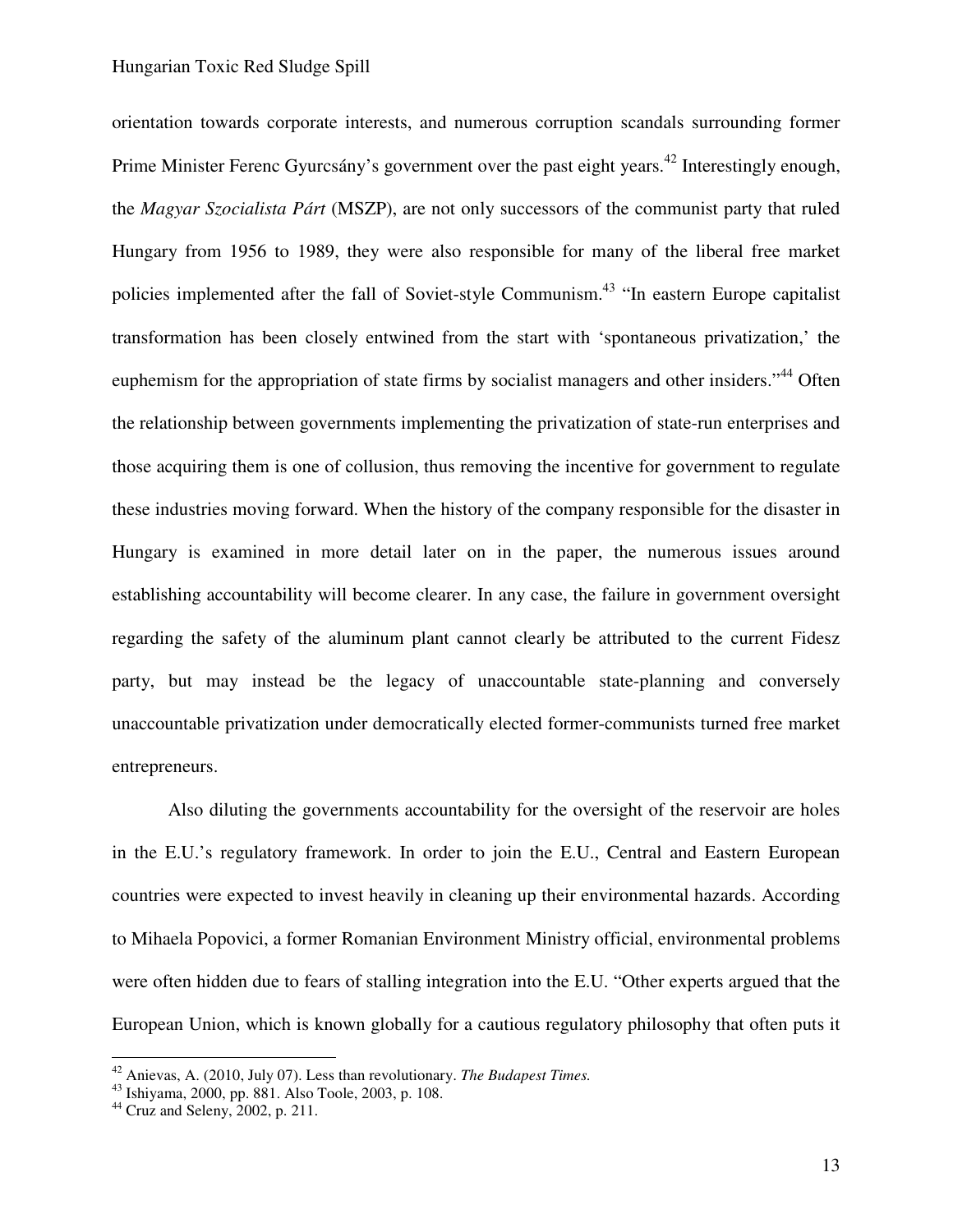at odds with industry, had nevertheless been too lax in monitoring and enforcing environmental rules in its new members states from the east." Accession to the E.U. in 2004 created a false sense of security in terms of meeting environmental and industry regulation standards. In fact, MAL, the company responsible for the red sludge disaster, was given a permit in 2006 by the E.U. even after having been fined numerous times until 2003 for going beyond permissible levels of red sludge in its reservoirs. Though Hungary's environmental laws had designated the red sludge as toxic, the E.U. regulations did not. Initially the E.U. sought to establish tough mining regulations, but the industry lobbied to prevent the red sludge from being declared toxic. When Hungary became part of the E.U., the standard was relaxed. The owners of MAL returned the focus on the Hungarian government, stressing that the company and its reservoir had been declared safe by government agency inspectors on September 23, only weeks before the reservoir wall collapsed.<sup>45</sup> This finger-pointing between the Hungarian government and E.U. officials displays the lack of clarity in regards to who is responsible for regulating industries engaged in hazardous conduct, which makes determining who is to be held accountable by the public quite murky.

#### *Company Faces Questions of Criminal and Financial Accountability*

 $\overline{a}$ 

Where the government had been successful in both responding to the disaster and effectively communicating to the public, the company responsible for the reservoir, *Magyar Alumínium Termelo és Kereskedelmi Zrt* (MÁL Zrt), was a complete failure. It waited nearly 24 hours after it was clear that a disaster had occurred to issue a statement. The director of the company, Zoltán Bakonyi, told the media that "there was 'no need to fear' because the materials were 'in no way dangerous or harmful.' He likened the red mud…to 'paint' that could be easily

<sup>45</sup> Bilefsky, D. (2010, October 13). Besides Hungarian sludge, potential troubles lurk. *The New York Times.*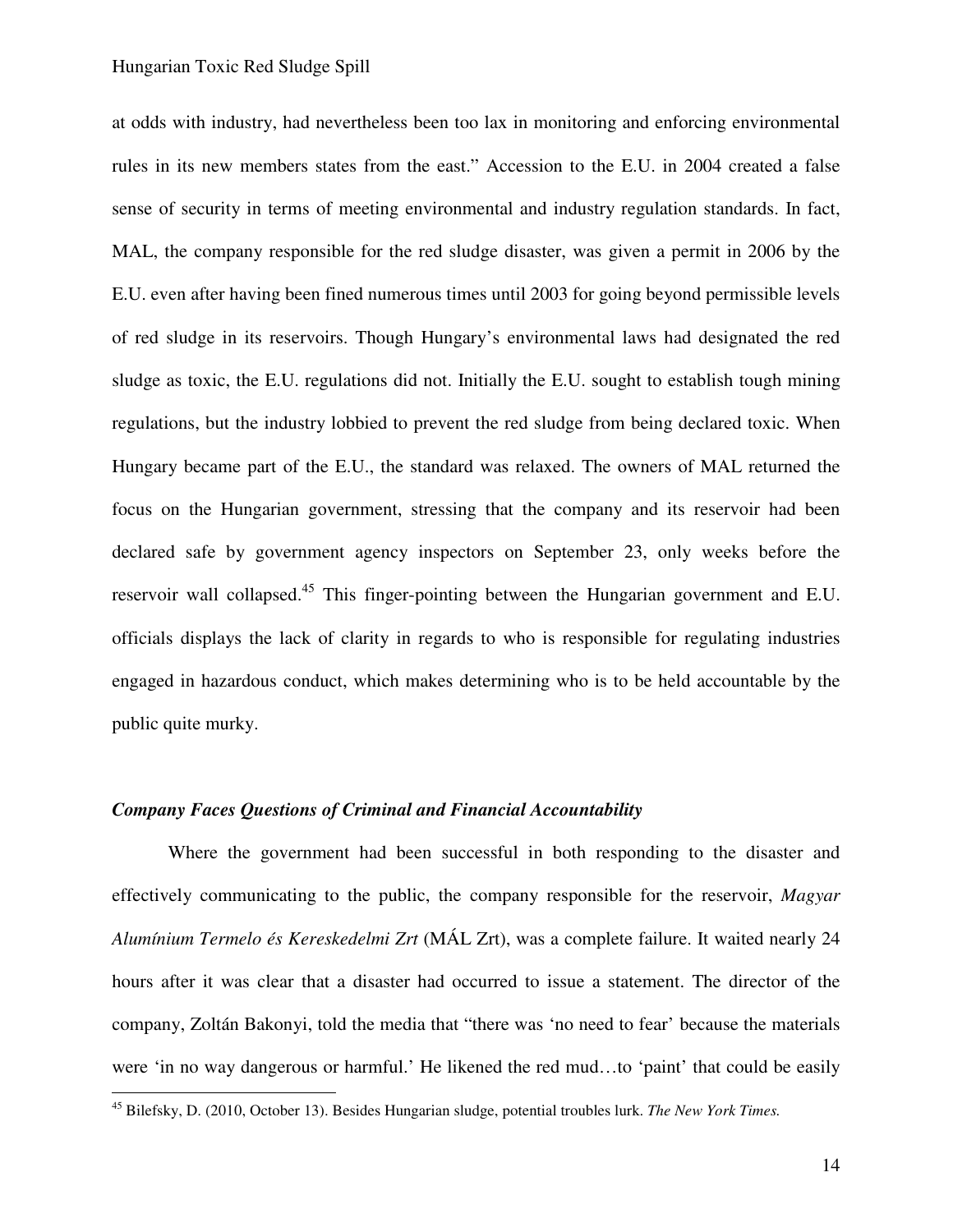washed off."<sup>46</sup> This was despite the fact that hundreds of people had been transported to hospitals because of serious burns and irritations due to contact with the material. The company argued that the reason it did not consider the sludge hazardous was because it had not been classified as such under EU regulations. The company offered 10,000 forints or \$510 to compensate each family affected by the disaster, earning the contempt of the public.<sup>47</sup> For Morehouse, companies bear the primary responsibility for managing their hazardous material. "The first line of defense in coping with industrial hazards lies in industry itself. A company making a hazardous product or using a hazardous process is almost certain…to know more about that product or process than anyone else," which makes Bakonyi's statements about the sludge highly problematic. $48$ 

 What also becomes an issue is determining culpability for the disaster itself. How could Bakonyi and MÁL Zrt not know that the reservoir was vulnerable to a breach? A resident, "Róbert Léhmann, told MTI [the Hungarian news agency] that the owners of the alumina plant must have known the dam was about to break. He demanded to know why the villages had not been alerted and told to leave."<sup>49</sup> Immediately after the disaster, efforts to determine fault emerged. Hungarian Prime Minister Victor Orbán made a statement the day after the wall was breached that the spill was likely caused by human error. "We do not know of any sign which indicates that this disaster would have natural causes," Orbán said. "And if a disaster has no natural causes, then it can be considered a disaster caused by people."<sup>50</sup> MAL countered the Prime Minister's claim by declaring that there was never a sign that the reservoir was going to collapse, and that the northern wall's failure was the result of heavy rains overloading the

<u>.</u>

<sup>46</sup> (2010, October 12). Anger against firm in wake of disaster. *The Budapest Times*.

<sup>47</sup> (2010, October 14). Waltzing with disaster: the Danube basin is littered with accidents waiting to happen. *The Economist.*

<sup>48</sup> Morehouse, 1987, p. 24.

<sup>49</sup> (2010, October 11). "Homes, lives ruined by toxic spill." *The Budapest Times.*

<sup>50</sup> (2010, October 5). "Hungary declares emergency after red sludge spill." *Reuters*.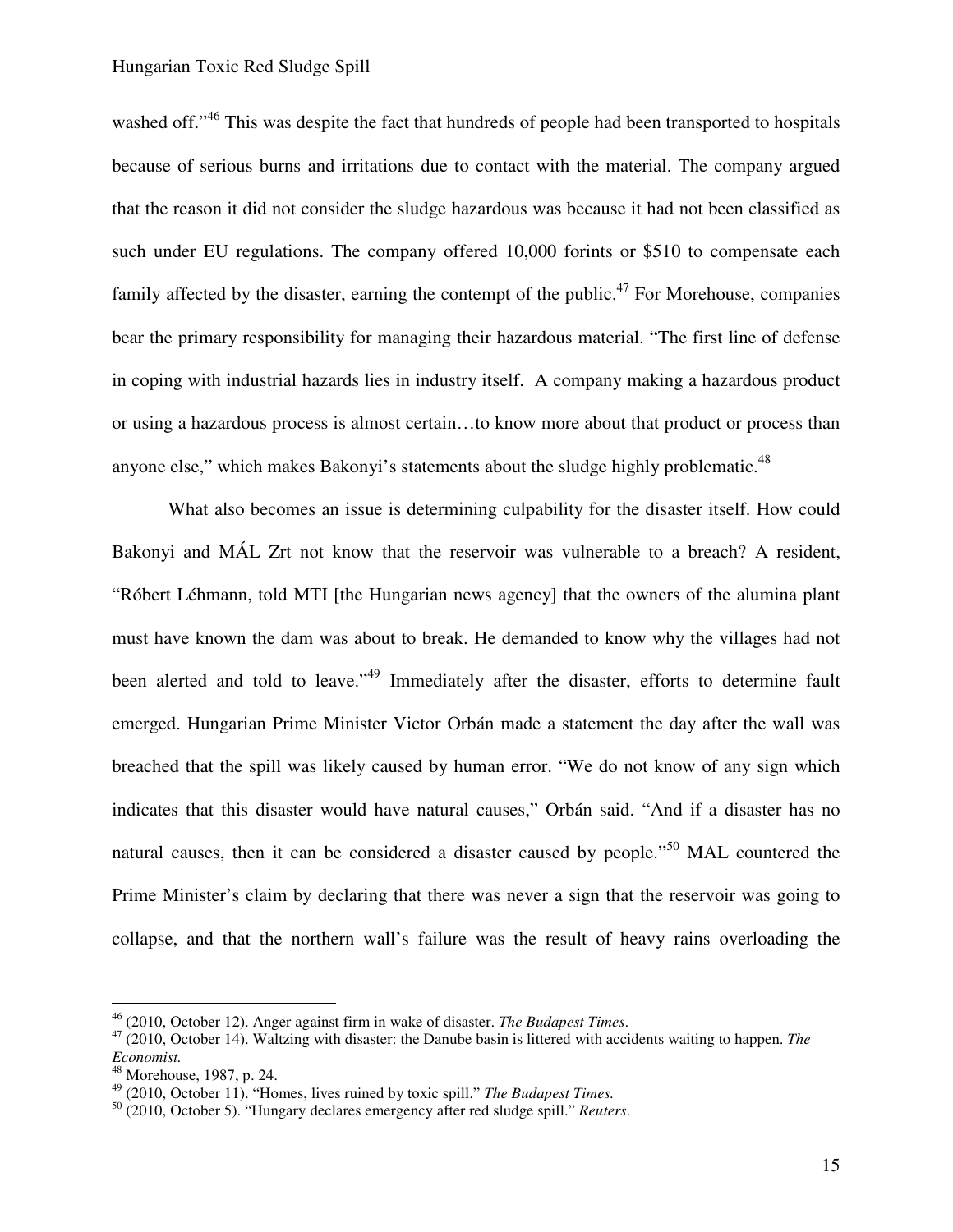reservoirs capacity, thus making the event a natural disaster. On October  $7<sup>th</sup>$ , Orbán stated that he was skeptical of the alumina company's claims, and that a reservoir like that one does not simply collapse but likely deteriorated over time.<sup>51</sup> On the same day the government's website made it known that Hungary's National Investigation Bureau would open a criminal inquiry examining whether the company operating the reservoir followed all regulations and conducted all necessary inspections. The government's position was that the tragedy was not a natural disaster, but the result of human negligence.<sup>52</sup> The government seized corporate documents to determine whether the reservoir was professionally built and utilized.<sup>53</sup> According to Duna Televizio, one of Hungary's two public television stations, several YouTube videos prior to the rupture depict the general poor state of the reservoir with rusted and seemingly unstable walls.<sup>54</sup>

On October  $11<sup>th</sup>$ , Bakonyi was arrested on charges of criminal negligence leading to a public catastrophe, with the Hungarian PM arguing that the disaster was a mater of placing profit over the safety of people. "There's probable cause to suspect that there were persons who had been aware of the dangerous weakening of the storage pond walls,' Prime Minister Viktor Orbán said, 'but they thought, because of their private interests, that it was not worth mending them and hoped the disaster wouldn't happen."<sup>55</sup> If convicted, Bakonyi could have faced a sentence of up to 10 years. The government's actions against Bakonyi seem to fit the framework for what Bovens calls hierarchical accountability, whereby one individual is held responsible to account for the actions of the company. "The process of accounting begins at the top. It is the CEO or commander in chief who assumes complete responsibility and thus is held accountable in

<sup>51</sup> (2010, October 7). "Viktor Orbán visits Kolontár and Devecser to meet with locals." *Duna Televizio*.

<sup>52</sup> (2010, October 7). The Hungarian government uses coordinated efforts in red sludge disaster recovery. *Ministry of Public Administration and Justice*. Retrieved from

http://www.kim.gov.hu/english/activities/briefing/20101008\_an4.html

<sup>53</sup> (2010, October 11). Homes, lives ruined by toxic spill." *The Budapest Times*.

<sup>54</sup> (2010, October 7). Viktor Orbán visits Kolontár and Devecser to Meet with Locals. *Duna Televizio*.

<sup>55</sup> Bilefsky, D. (2010, October 11). Hungary arrests official, citing role in red sludge. *The New York Times.*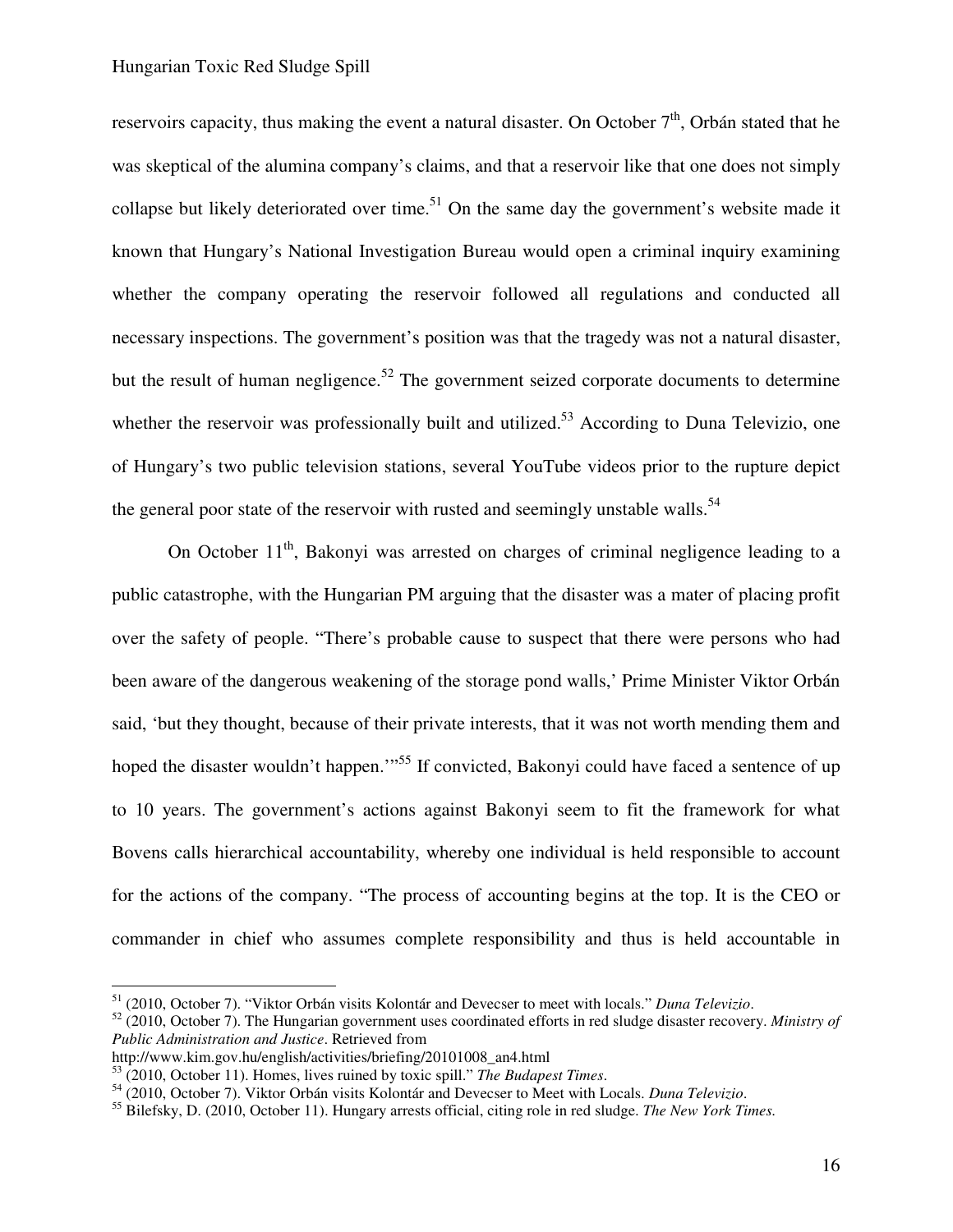external forum." This is because all the lower members of the organization or institution are accountable internally to their superiors. If subordinates' inappropriate actions lead to detrimental consequences outside of the institution, it is the fault of the organization's leaders because they did not hold those they have authority over accountable. "The process of accountability [therefore] occurs within the strict lines of the 'chain of command."<sup>56</sup>

That same day legislation was drafted and voted upon that would legalize the government seizure of the MAL as a result of the emergency situation. National Directorate General for Disaster Management chief, Gyorgy Bakondi, was declared disaster relief commissioner and placed in charge of the company. The government believed that it was necessary for the plant to be reopened because lack of operation would mean billions of forints of damage to generators and other vital equipment. The plant was deemed an essential component of the local economy, employing over 1,100 people. When suppliers and trickle-down effects were taken into consideration, its economic contribution was believed to be even greater.<sup>57</sup> On October  $16<sup>th</sup>$  the plant was reopened.<sup>58</sup> The government must have made a calculation that it would potentially be held accountable for deteriorating economic conditions whether or not decline was a result of the disaster and not failed government policies.

#### *Politics Place Doubt on Process of Establishing Corporate Accountability*

While Orbán's actions seem somewhat appropriate considering the extent of the disaster and the likelihood of the company's negligence, unfortunately they are ensconced within a broader narrative that places doubt on the claim that the government was simply seeking to establish accountability. One lens through which the government's actions can be analyzed is

<sup>&</sup>lt;sup>56</sup> Bovens, 2006, p. 19.

<sup>57</sup> Hodgson, R. (2010, October 18). Flip-flop on red mud spill plant re-opening. *The Budapest Times*

<sup>58</sup> (2010, October 16). Hungary spill plant reopens. *Aljazeera.*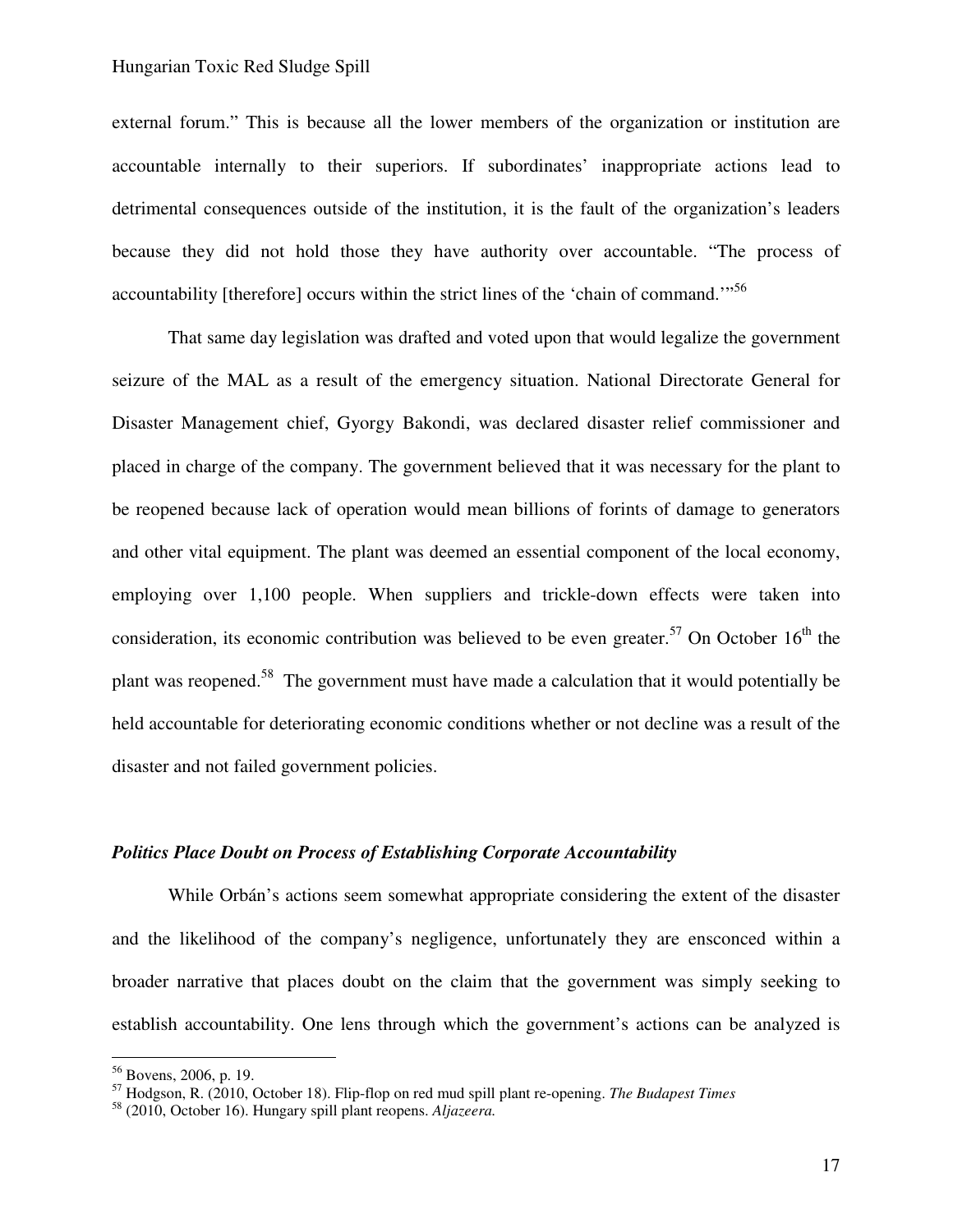that which depicts Orbán and his ruling coalition as right-wing nationalists. According to reporter Alexander Anievas of the *Budapest Times*, the Fidesz leaders have sought to use nationalism as a means to gain greater shares of the national vote. In one instance, the government called for all public institutions to display a 'statement of national cooperation' no smaller than 50 by 70 centimeters.<sup>59</sup> The takeover of MAL is represented as the first steps towards renationalizing previously state-owned industries, with Orbán positioning himself as fighting for the public against corporate power and greed. Since the fall of Soviet communism and the ascendancy of supposedly free market economics, large domestic and foreign multinational corporations have used their leverage over the economy to block legislation unfavorable to their interests. The Orbán regime plans on launching a series of major taxes targeting these economic entities, amounting to nearly 360 billion forints or 1.3 billion Euros in the next year. "Prime Minister Viktor Orbán wants to see an end to the earlier set-up of the influential economic players calling all the shots…From now on the government will establish the rules of play when it comes to regulating the economy."<sup>60</sup> Peter Rona, a Hungarian economist, views these actions as a power grab in which Orbán is using every possible opportunity to concentrate economic and political power in the hands of the government.<sup>61</sup> For some, the tough action taken against MAL's owners is simply part of a political ploy to galvanize support for the regime.

Another narrative that is tangential to the previous one focuses on the political rivalry between Orbán and the outgoing Hungarian Socialist Party Prime Minister, Ferenc Gyurcsány. When the history of the company in question is analyzed, and its links to Gyurcsány are illuminated, questions about the neutrality of the government's actions become necessary.

<sup>59</sup> Anievas, A. (2010, July 20). The new party state, Fidesz style. *The Budapest Times*.

<sup>60</sup> (2010, November 22). Pressure groups left flat-footed. *The Budapest Times.* 

<sup>61</sup> Bilefsky, D. (2010, October 11). Hungary arrests official, citing role in red sludge. *The New York Times.*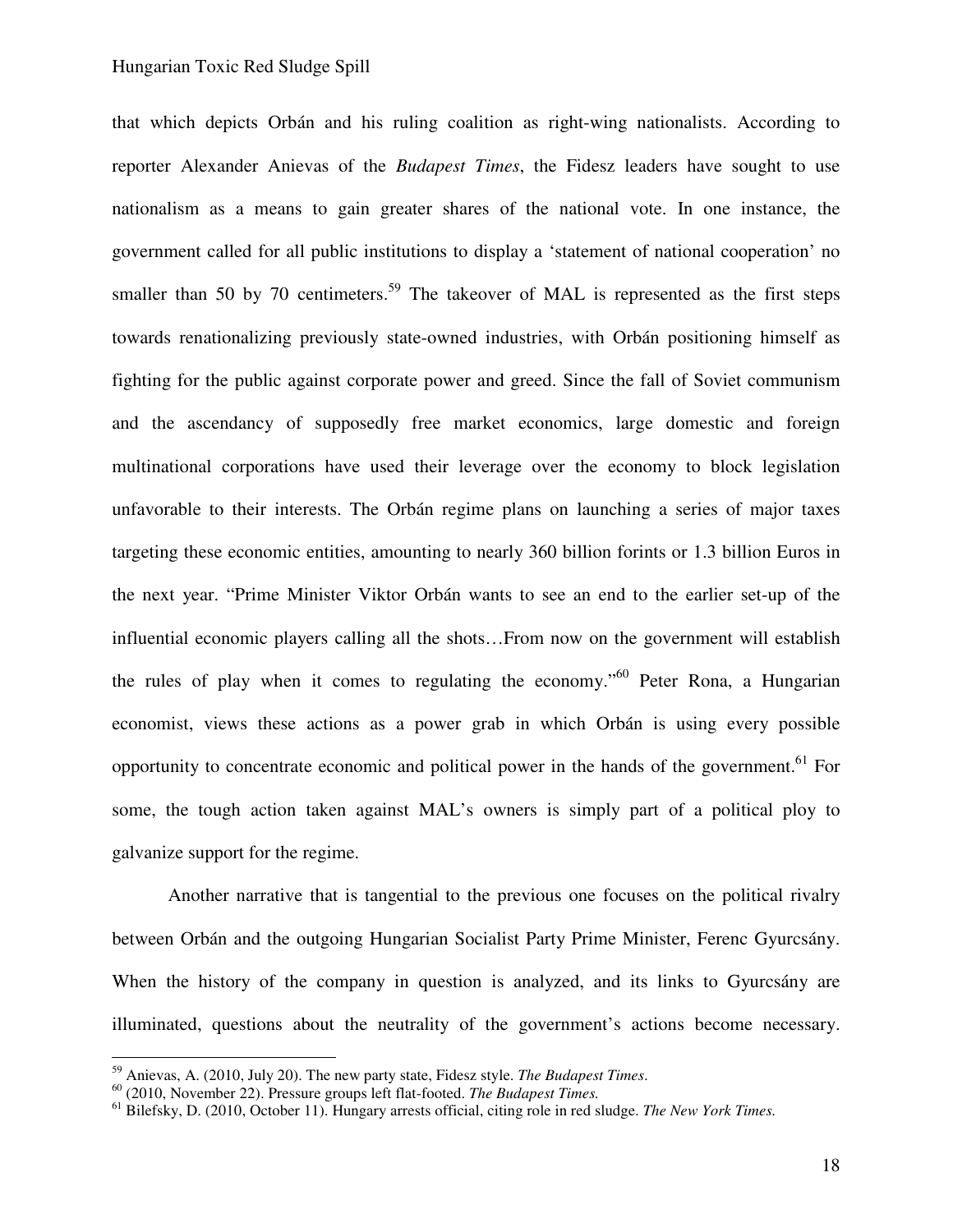1

During communism, the aluminum industry was one of the most productive sectors of the economy, which made the government's assets in this sector quite attractive for company managers and others with political ties during the transition towards a free market economy. These companies became prime targets for 'spontaneous privatization,' propelling those able to finagle their way into owning these assets into positions of great wealth. Árpád Bakonyi, father of the arrested Zoltán Bakonyi, was one of those individuals, amassing a fortune of 16.5 billion forints, making him the  $28<sup>th</sup>$  richest individual in Hungary.<sup>62</sup> According to New York Times reporter Dan Bilefsky, the arrest of the younger Bakonyi "reveals the complex intersections of business and politics within the state companies that were privatized in a rush in the 1990s." Bakonyi, the elder, happens to also be business associates with the recently departed PM Gyurcsány.<sup>63</sup> In three companies which Gyurcsány has ties to, Mosonmagyaróvar's Motim, Bauxit Banyavegyonkezelo Kft, and Elso Magyar Timfoldipari Kft, Bakonyi has been identified as having partial ownership stakes. After the disaster, Zoltan Bakonyi revealed to the press that a company belonging to Gyurcsány was a supplier to the plant where the disaster occurred. "The story of Mal would seem to be a classic example of 'red capitalism,' in which former communist apparatchiks (and their offspring) become business titans while retaining deep ties to their old networks on the political left."<sup>64</sup> The new Prime Minister, Orbán, has publicly vowed to take action against what he has called the 'oligarchs,' businessmen like Bakonyi who used political collusion and corruption to get rich. $^{65}$ 

<sup>62</sup> D'Amato, E. (2010, October 8). The murky business behind Hungary's red sludge crisis. *Realdeal*.*hu*. Retrieved from http://www.realdeal.hu/20101008/the-murky-business-behind-hungarys-red-sludge-crisis.

<sup>63</sup> Bilefsky, D. (2010, October 11). Hungary arrests official, citing role in red sludge. *The New York Times.*

<sup>64</sup> D'Amato, E. (2010, October 8). The murky business behind Hungary's red sludge crisis. *Realdeal*.*hu*. Retrieved from http://www.realdeal.hu/20101008/the-murky-business-behind-hungarys-red-sludge-crisis.

<sup>65</sup> (2010, October 14). Waltzing with Disaster: The Danube basin is littered with accidents waiting to happen. *The Economist.*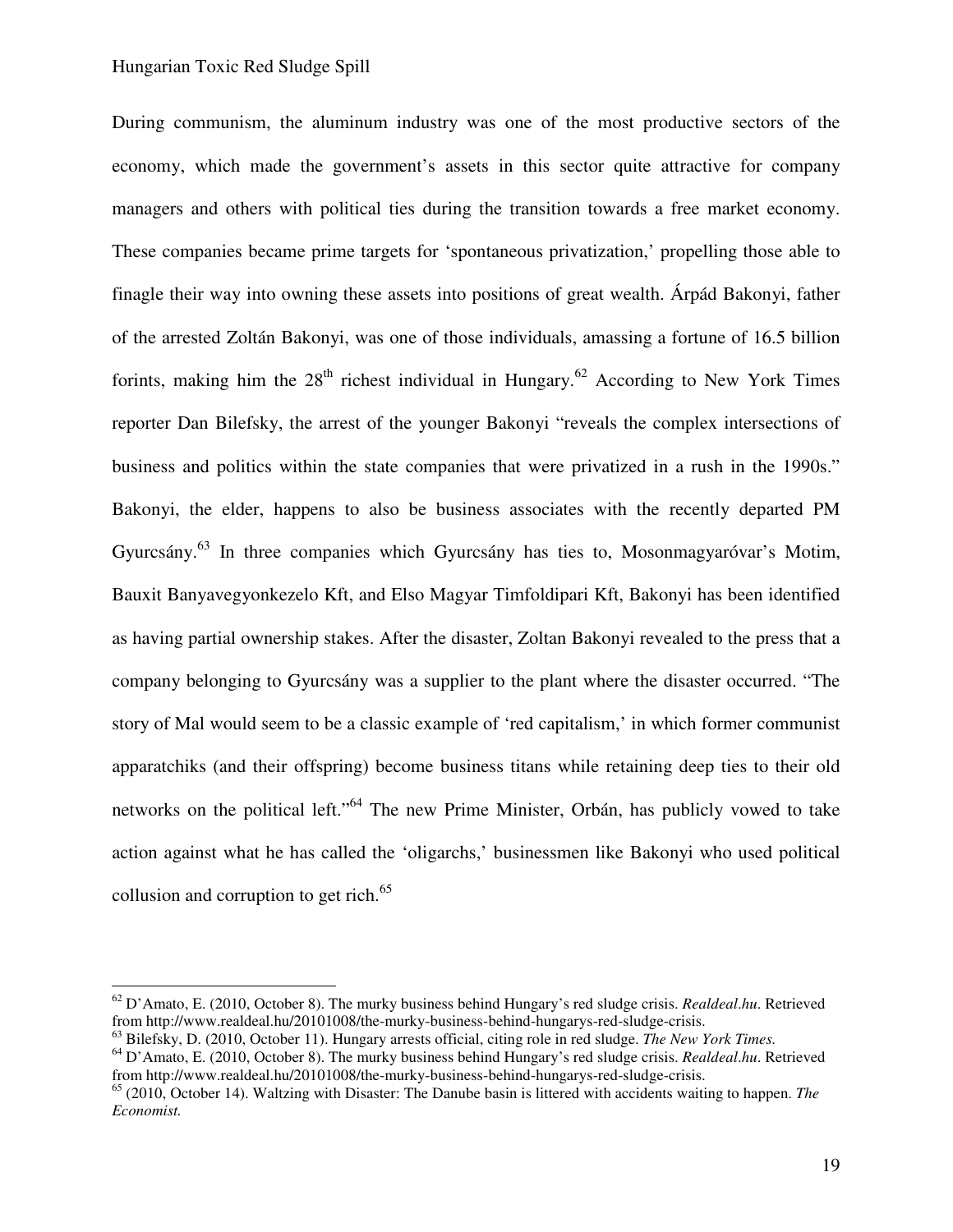When assessing what Bovens refers to as the procedural adequacy of the government's actions against Bakonyi, Orbán's orientation towards MAL and his political agenda present a number of problems. The immediate actions of the government seem to violate the notions of due process and proper judgment procedures outlined in Bovens' work. The government did not give the actor, Bakonyi, sufficient opportunity to explain and justify his conduct. Emphasis was placed on passing judgment before a case had been made. It is also debatable whether or not the government could even pass sound judgment on the situation considering that it is not an independent neutral party. The government's initial arrest of Bakonyi and subsequent charges do not seem to meet the minimum requirements of an accountability procedure.<sup>66</sup>

The courts speedy release of Bakonyi seems to support this line of reasoning. On October 12, a judge dismissed government demands that Bakonyi be charged with negligence because the prosecutors could not demonstrate that he had not established adequate emergency warning and rescue plans. His lawyers claimed that MAL had plans approved by government authorities and that there were no incriminating testimonies against Bakonyi by employees. <sup>67</sup> On October 19, the Veszprém County Court upheld the decision by the lower court, but new charges of reckless endangerment that led to a fatal accident were brought up against Bakonyi by the government.<sup>68</sup> On October  $20<sup>th</sup>$  the lawyer Gyorgy Lehmann offered to launch a class action lawsuit against MAL in the name of the government, seeking 23 billion forints to cover property damages, clean-up of the contaminated river, and construction of the dike after the disaster. This amount is separate from what he believes the company owes residents in compensation. Lehmann believed that it was in everyone's interests to proceed with the lawsuit as soon as possible. "He argues that

<sup>&</sup>lt;sup>66</sup> Bovens, 2006, p. 23.

<sup>&</sup>lt;sup>67</sup> Gorondi, P. (2010, October 13). Zoltan Bakonyi: Hungary sludge flood CEO released from jail without charges. *The Huffington Post.* 

<sup>68</sup> (2010, October 19). Zoltán Bakonyi is still a free man. *Duna Televizio*.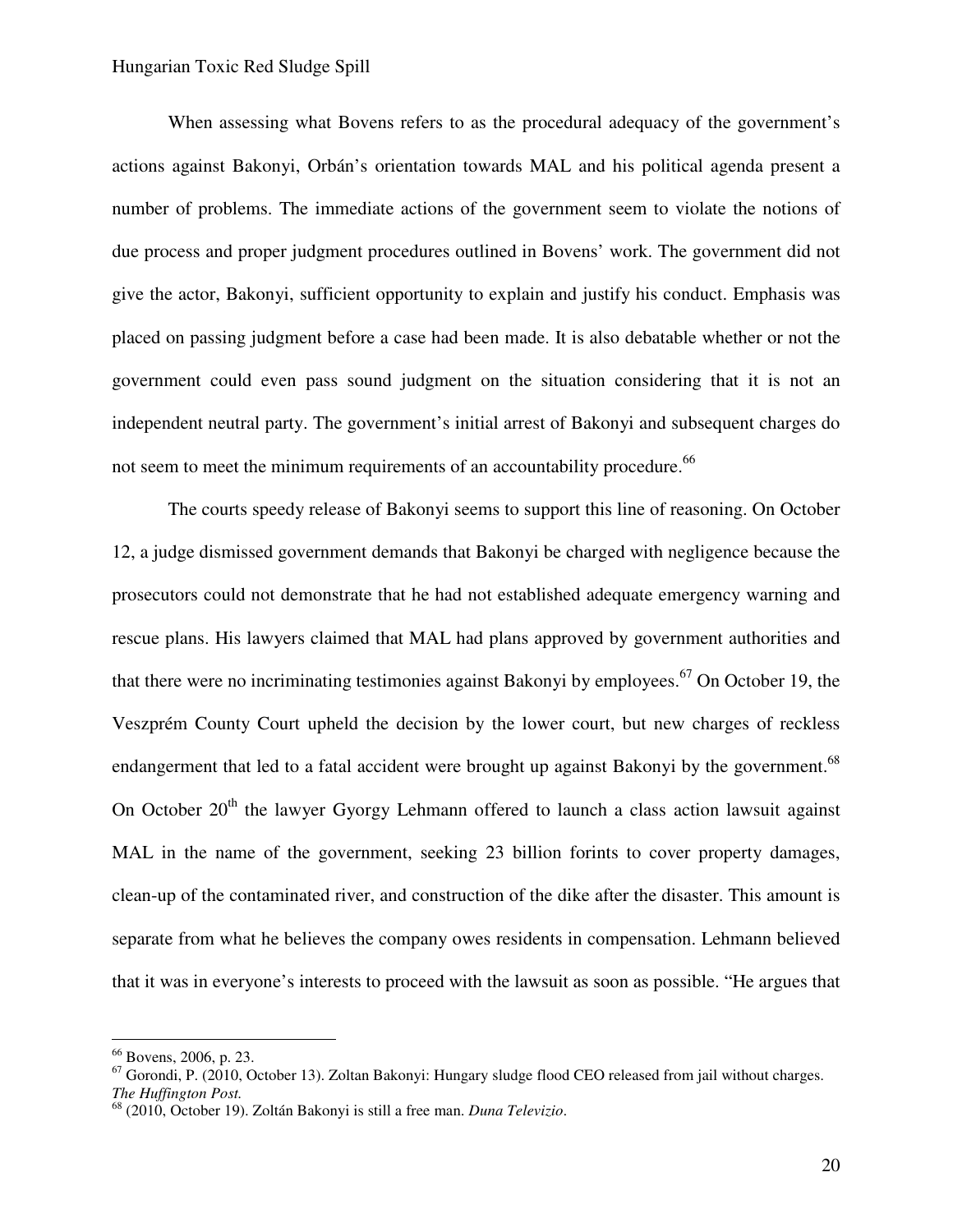the clean-up efforts, which are currently being paid for by the state and by donations from the public, should come from the coffers of Mal Zrt., and by waiting to sue in the future, this cost is being placed unfairly on groups who shouldn't have to pay."<sup>69</sup> On November  $5<sup>th</sup>$ , the government made an announcement that compensation procedures would be initiated against the company for causing the accident. This elicited a retort from MAL the next day contending that the government had unconscionably laid responsibility for the disaster on the company before final expert opinions or court rulings had been finalized. MAL's legal representative argued that this was without precedent.<sup>70</sup> The hastiness with which charges against Mal were pushed by the government has seemed to highlight the political undertones of the situation, tainting the process of establishing the company's accountability for the disaster.

### *General Difficulties Holding Corporations Accountable for Disaster*

 Beyond the politics marring the legal process in Hungary, broader issues related to determining such accountability in industrial disasters abound. According to Bovens, legal accountability should be a straightforward process. It generally involves clearly delineated responsibilities legally bestowed upon a clearly identified authority figure. The process of determining legal accountability is generally based on detailed legal standards defined by civil, penal, or administrative statutes.<sup>71</sup> Others believe that this clarity becomes muddled in cases involving industrial accidents. They make a particular distinction between traditional criminal law and regulatory criminal law, and how the latter is often enforced quite differently from the former in ways that make determining blame and meting out appropriate sanctions particularly problematic. "This kind of regulatory criminal law is seen by some as quasi-criminal, falling

<sup>69</sup> (2010, October 20). A Siófok lawyer wants to sue Mal Zrt for 23 billion forints. *Duna Televizio*.

<sup>70</sup> (2010, November 11). Company faulted in sludge flood says government blame too early. *MTI*.

 $71$  Bovens, 2006, p. 17.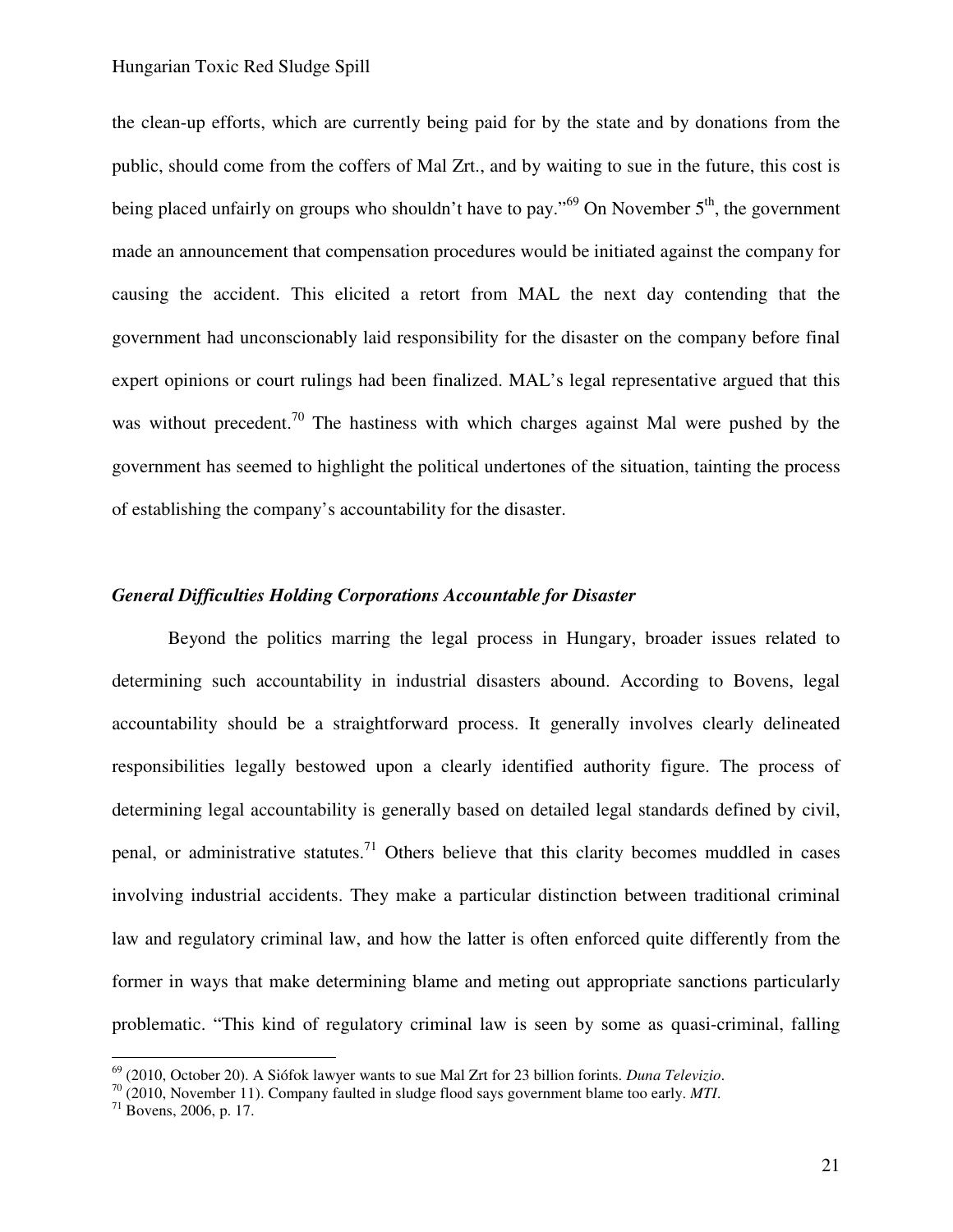within a nebulous 'public welfare' category, and for this reason seen as second in force and power and distinct in meaning from traditional criminal law."<sup>72</sup> The case of the cyanide spill in Romania is instructive.

It was clear that many questions had been raised regarding the safety of the Baia Mare dam prior to the disaster in 2000. In 1999 Romanian authorities had made the management of the mine aware of such risks after former employees came forward to reveal that there were serious problems with the construction of the reservoir. Rather than being constructed with rock materials, the walls were constructed using high quantities of sand material, thus increasing the probability of leaks. In autumn of that year, five cows in a village near the reservoir died after a leak from the gold mine's pipe system. That winter a deputy from another neighboring town reported an additional breach in the wall. After the catastrophic spill the following year, the Romanian government and the owners claimed that record high temperatures were responsible for the conditions that caused the dam to rupture.<sup>73</sup> Aural SA, the German financed joint venture between a private Australian and a state-owned Romanian mining company, fought vigorously to avoid liability for the devastation. Inevitably the company was only fined \$166 by the government because it was deemed to be in compliance with Romanian regulatory standards.<sup>74</sup> Recall that a similar argument was being brought forward by MAL in Hungary. On October  $27<sup>th</sup>$ , the first independent investigation into the disaster, commissioned by MAL, came to the conclusion that the breach was due to slippage in the soil below the reservoir, an unforeseen circumstance that the company could not predict or control.<sup>75</sup> On November 16, a Hungarian

<u>.</u>

 $72$  Hall et al., 2004, pp. 5-6.

<sup>73</sup> Kanthak, J. (2000, April 12). The Baia Mare Gold Mine Cyanide Spill: Causes, Impacts and Liability. *Greenpeace International.* 

Retrieved from http://www.reliefweb.int/rw/rwb.nsf/db900SID/ACOS-64CNGF?OpenDocument

<sup>74</sup> Krista. 2005, p. 225.

<sup>75</sup> (2010, October 27). Was the red sludge catastrophe caused by a sinkhole or slippage? *Duna Televizio*.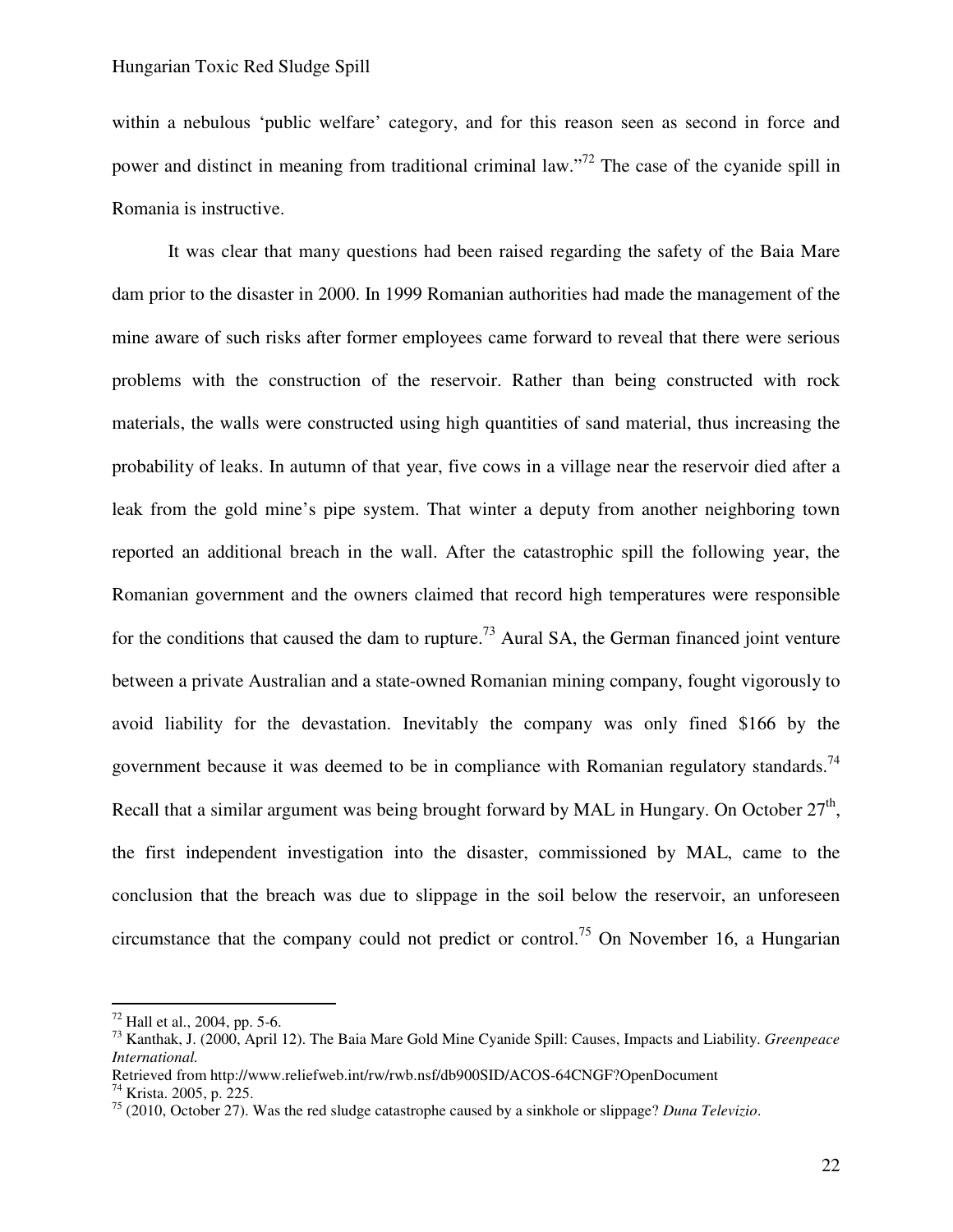newspaper, Népszabadság uncovered documents that the Inspectorate for Environment, Nature and Water may have given official sanction to the company to fill the reservoir beyond its structural limits.<sup>76</sup>

## *Conclusion*

 $\overline{a}$ 

When Hungarian public opinion was gauged, it was made clear that the people were nearly in full support of the Orbán administration's actions. The polling agency Szazadveg found that 86% of the population believed that the government handled the red sludge disaster either excellently or well. Nearly the same percentage of people agreed with the government's decision to take control of the company's assets, while 70% lay responsibility for the failed reservoir wall on MAL.<sup>77</sup> Analyzing the case of the Hungarian red sludge disaster using Bovens' various accountability frameworks, it is evident that the Hungarian government was rather successful in responding to the disaster and communicating its actions to the public, which explains why it received such high evaluations in the forum of public opinion. While the Orbán administration's actions in terms of holding MAL accountable criminally and economically seemed to fall short of meeting the minimal requirements of an accountability procedure, they were very popular with the public. It is probably the case that failing to act aggressively against the company, while meeting standards of fairness and justice, would likely have hurt the administration politically. The high level of public support for the government's actions in this regard make this evident. Bovens' makes the claim that it is often the case that accountability of one form will likely conflict with accountability of another. An accountability arrangement may be judged as adequate and beneficial from one perspective, but insufficient and detrimental from another.

<sup>76</sup> (2010, November 16). Was the reservoir filled beyond its capacity with an official 'blessing?' *Duna Televizio.* 

<sup>77</sup> (2010, October 19). Survey shows Hungarians satisfied with government handling red sludge disaster. *MTI*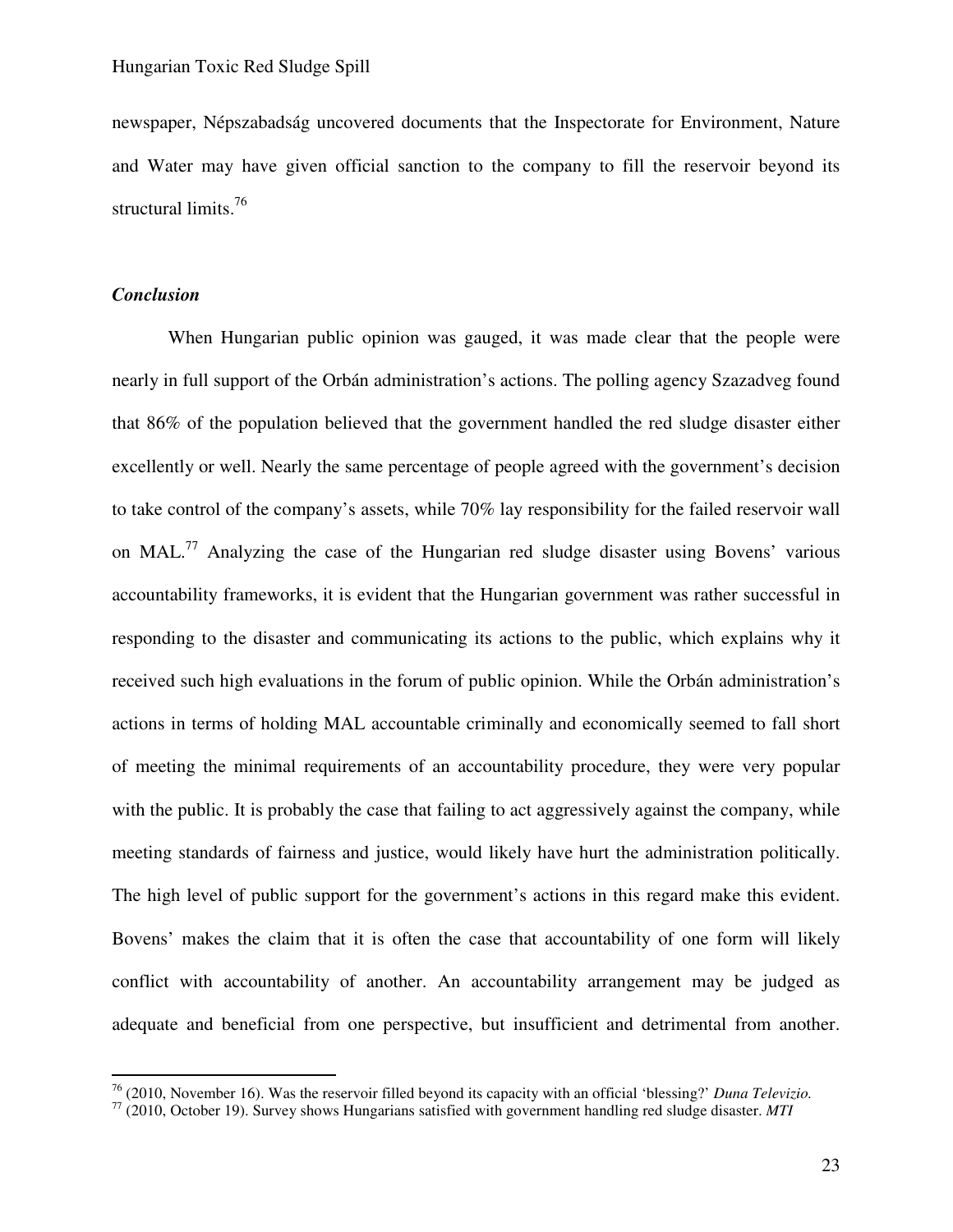Therefore, establishing accountability arrangements is primarily about determining what standards society seeks to uphold and enforce.<sup>78</sup>

Another element that must be taken into account is whether or not, moving forward, the government of Hungary will engage in disaster risk reduction (DRR) measures to prevent another industrial disaster like the recent one. For Olson et al. there are host of problems with establishing accountability for DRR that makes this unlikely. First, there are often no forums to which government is accountable to explain its DRR actions because generally formal accountability measures exist for bad decisions rather than non-decisions. While the recent disaster in Hungary may place DRR on the agenda in the short term, neither the public nor the media are likely to sustain the long-term focus necessary to reduce vulnerabilities that are imbedded in the country's complex structural and historical legacies. The fact that reducing risks to disaster requires a number of actors both in government and the private sector also makes assigning blame for disasters when they occur problematic. While in the case of Hungary's toxic spill responsibility seems rather straightforward, in reality, a number of actors, over an extended period of time, played a role in fostering the environment that resulted in the ecological disaster. And finally, though disasters bring the question of accountability to the forefront of society's thoughts, often establishing clear DRR-accountability is clouded by attempts by potentially responsible parties to pass blame onto one another.<sup>79</sup> This seems to be the case in Hungary's recent disaster, thus decreasing the likelihood that systematic DRR framework will be established and implemented by the government to adequately address the country's risk to industrial disaster.

<sup>78</sup> Bovens, 2006, p. 30.

<sup>79</sup> Olson et al., 2011, p. 63.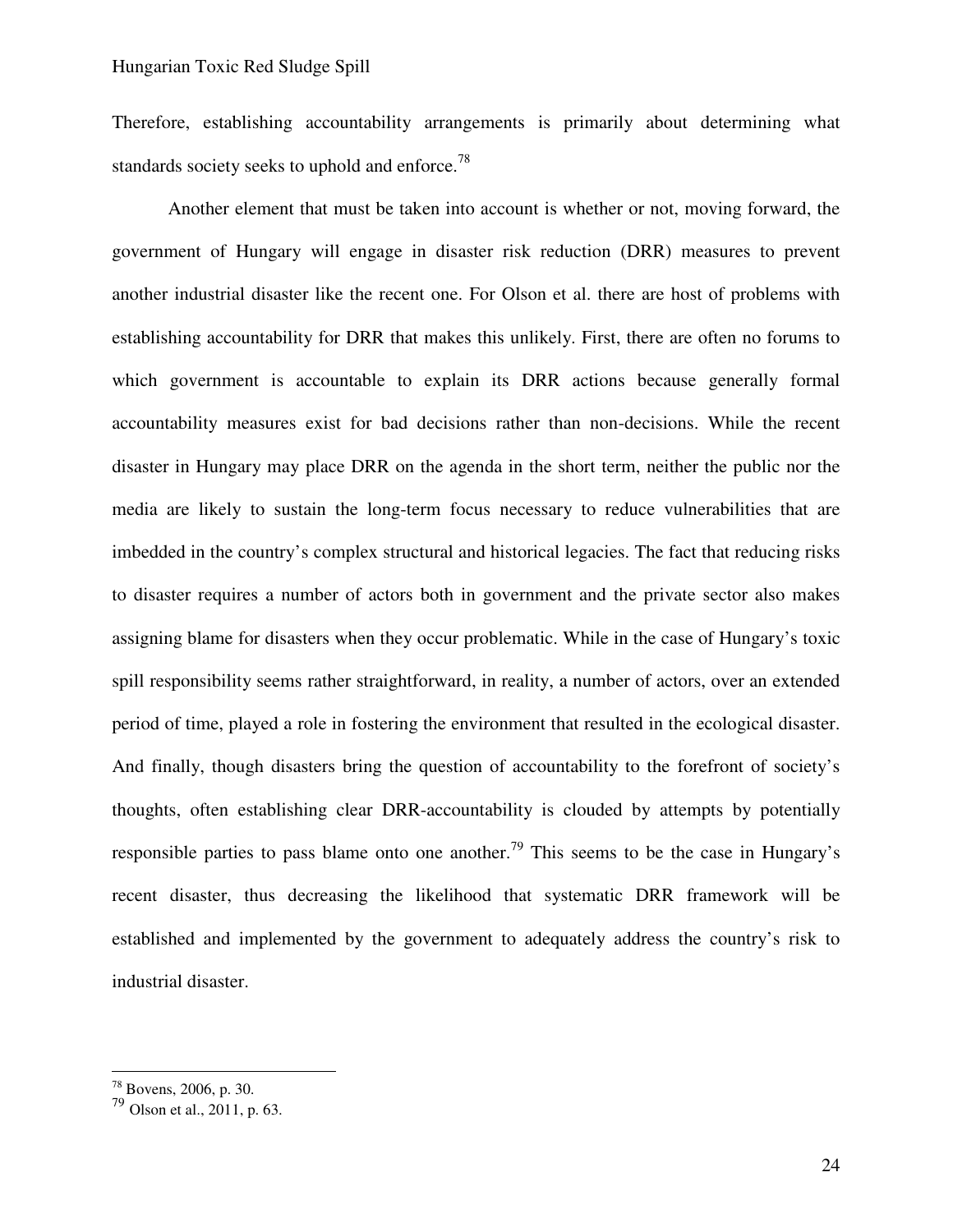#### **Bibliography**

Anievas, A. (2010, July 07). Less than revolutionary. *The Budapest Times.* 

Anievas, A. (2010, July 20). The new party state, Fidesz style. *The Budapest Times*.

Bilefsky, D. (2010, April 25). Socialists in Hungary are ousted in elections. *The New York Times.*

Bilefsky, D. (2010 October 10). Fears of more red sludge in Hungary. *The New York Times.* 

Bilefsky, D. (2010, October 11). Hungary arrests official, citing role in red sludge. *The New York Times.*

Bilefsky, D. (2010, October 13). Besides Hungarian sludge, potential troubles lurk. *The New York Times.* 

Bovens, M. (2006). Analysing and assessing public accountability: A conceptual framework. *European Governance Papers (EUROGOV)*, 1-37.

Cruz, C., & Seleny, A. (2002). Reform and counterreform: the path to market in Hungary and Cuba. *Comparative Politics*, *34*(2), 211-231.

D'Amato, E. (2010, October 8). The murky business behind Hungary's red sludge crisis. *Realdeal*.*hu*. Retrieved from http://www.realdeal.hu/20101008/the-murky-business-behindhungarys-red-sludge-crisis.

Dragoman, G. (2010, October 16). Seeing red in Hungary. *The New York Times.* 

Farazmand, A. (2007). Learning from the Katrina crisis: a global and international perspective with implications for future crisis management. *Public Administration Review*, *67*(1), 149-159.

Garnett, J. L., & Kouzmin, A. (2007). Communicating throughout Katrina: competing and complementary conceptual lenses on crisis communication. *Public Administration Review*, *67*(1), 171-188.

Gorondi, P. (2010, October 13). Zoltan Bakonyi: Hungary sludge flood CEO released from jail without charges. *The Huffington Post.*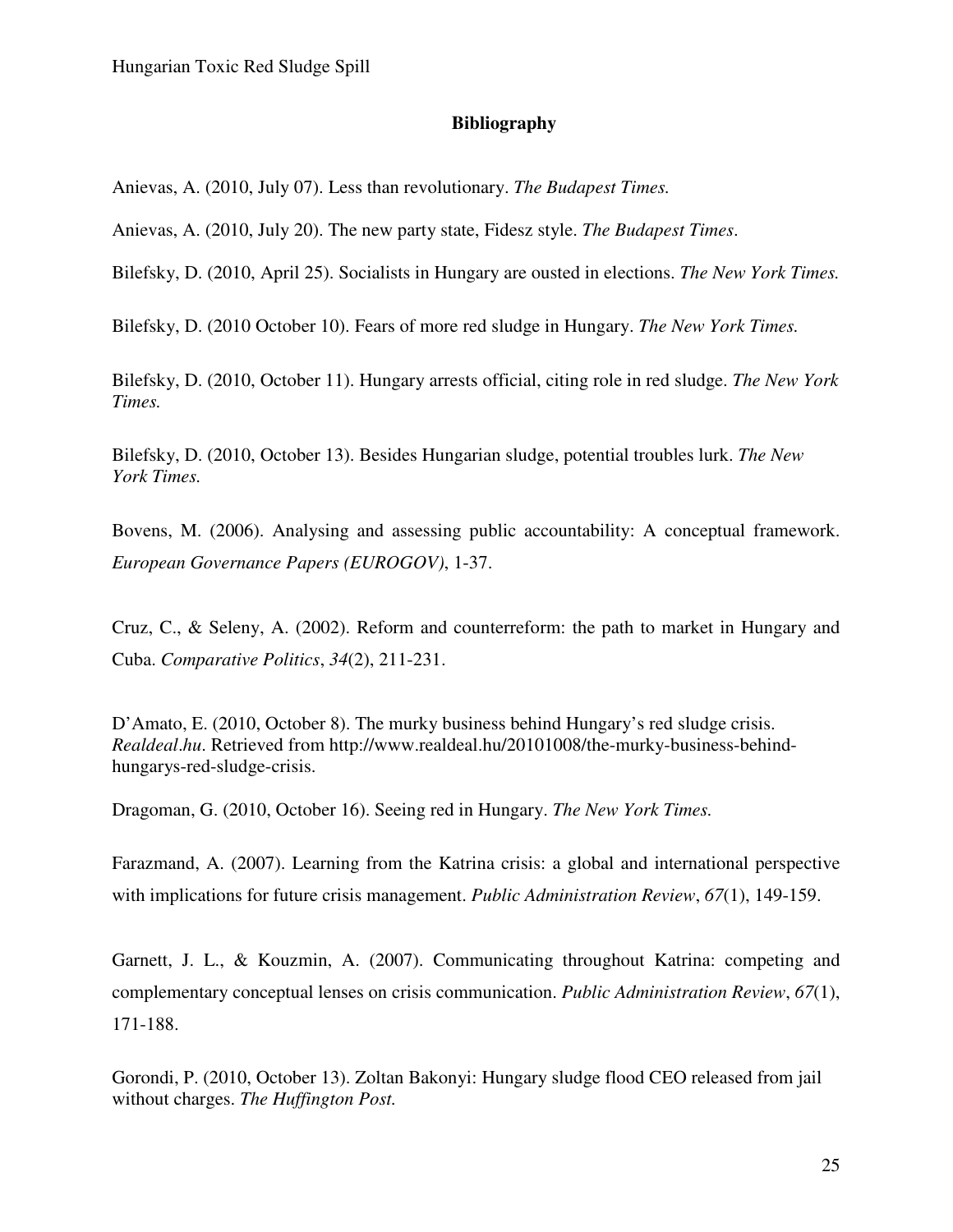Hall, A., Johnstone, R., & Ridgway, A. (2004). Reflection on reforms: developing criminal accountability for industrial deaths. *National Research Center for Occupational Health and Safety*, *26*, 1-104.

Harper, K. M. (2001). Chernobyl stories and antropological shock in Hungary. *Anthropological Quarterly*, *74*(3), 114-123.

Harper, K. M. (2005). 'Wild capitalism' and 'ecocolonialism': a tale of two rivers. *American Anthropologist*, *105.2*, 221-233.

Hill, P. J. (1992). Environmental problems under socialism. *Cato Journal*, *12*(2), 321-335.

Hodgson, R. (2010, October 18). Flip-flop on red mud spill plant re-opening. *The Budapest Times* 

Ishiyama, J. (2000). Candidate Recruitment, Party Organization and the Communist Successor Parties: the case of MSzP, the KPRF, and the LDDP. *Europe-Asia Studies, 52*(5), 875-896.

Kanthak, J. (2000, April 12). The Baia Mare gold mine cyanide spill: causes, impacts and liability. *Greenpeace International*. Retrieved from: http://www.reliefweb.int/rw/rwb.nsf/db900SID/ACOS-64CNGF?OpenDocument.

Morehouse, W. (1987). Citizen, worker, and state: the search for new paradigms in coping with industrial crisis. *Organization Environment*, *1*(3), 22-33.

Olson, R.S., Sarmiento, J.P., & Hoberman, G. (2011). Establishing public accountability, speaking truth to power and inducing political will for disaster risk reduction: 'Ochos Rios + 25'. *Environmental Hazards*, *10*, 59-68.

Padgett, T. (01 March 2010). Chile: prepared for the quake but not the tsunami. *Time.* 

Rosenthal, E. (2010, October 7). Site in Hungary was listed as risky. *The New York Times.*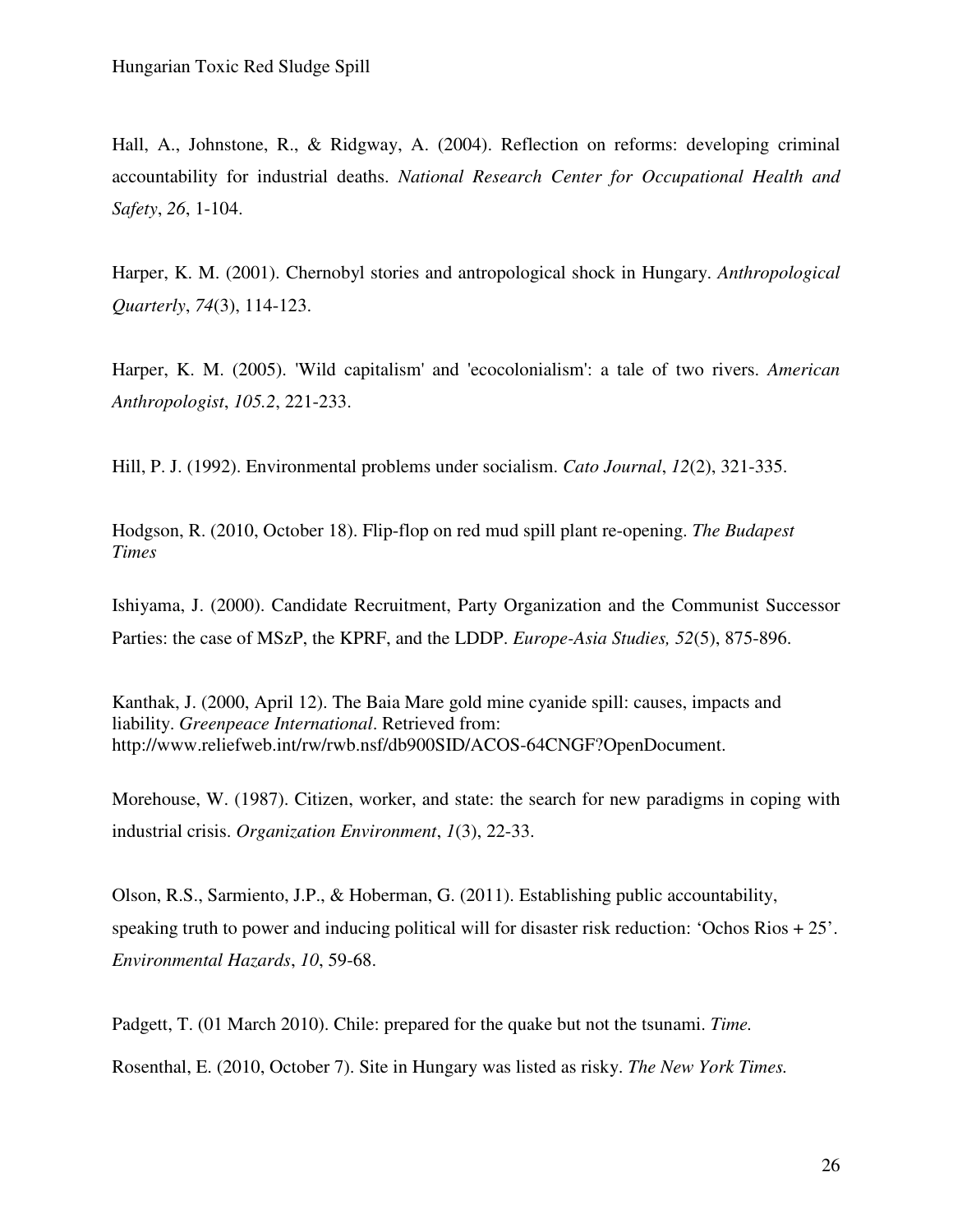Smith, C.S. (2006, November 1). Memo from Hungary; from velvet to fringe in post-Soviet Central Europe. *The New York Times.* 

Toole, J. (2003). Straddling the East-West Divide: Party Organization and Communist Legacies in East Central Europe. *Europe-Asia Studies*, *55*(1), 101-118.

(2010, March 6). Chile sacks oceanography chief over failure to issue tsunami warnings. *The Telegraph*.

(2010, October 5). Hungary declares emergency after red sludge spill. *Reuters*.

(2010, October 5). Sludge flood—Four dead include children. Retrieved from http://redsludge.bm.hu/?paged=9. 5:26 pm.

(2010, October 6). Disaster management situation, action taken, resources. Retrieved from http://redsludge.bm.hu/?paged=9. Also Dragoman, G. (2010, October 16). Seeing red in Hungary. *The New York Times.* 

(2010, October 06). Huge ammonia spill paints towns red as a state of emergency is declared in three counties. *Duna Televizio*.

(2010, October 7). Information on the accidental pollution and related mitigation measures of the 'red mud spill at Ajka.' Retrieved from http://redsludge.bm.hu/?paged=9.

(2010, October 7). Information on the state of the rivers in Hungary. Retrieved from http://redsludge.bm.hu/?p=21#more-21.

(2010, October 7). Report for the international press. Retrieved from http://redsludge.bm.hu/?paged=9.

(2010, October 7). The Hungarian government uses coordinated efforts in red sludge disaster recovery. *Ministry of Public Administration and Justice*. Retrieved from http://www.kim.gov.hu/english/activities/briefing/20101008\_an4.html

(2010, October 07). Viktor Orbán visits Kolontár and Devecser to meet with locals. *Duna Televizio*.

(2010, October 8). A deadly deluge. *The Economist*.

(2010, October 11). "Homes, lives ruined by toxic spill." *The Budapest Times*.

(2010 October 11). The reservoir at Kolontár cannot be saved. *Duna Televizio*.

(2010, October 12). Anger against firm in wake of disaster. *The Budapest Times*.